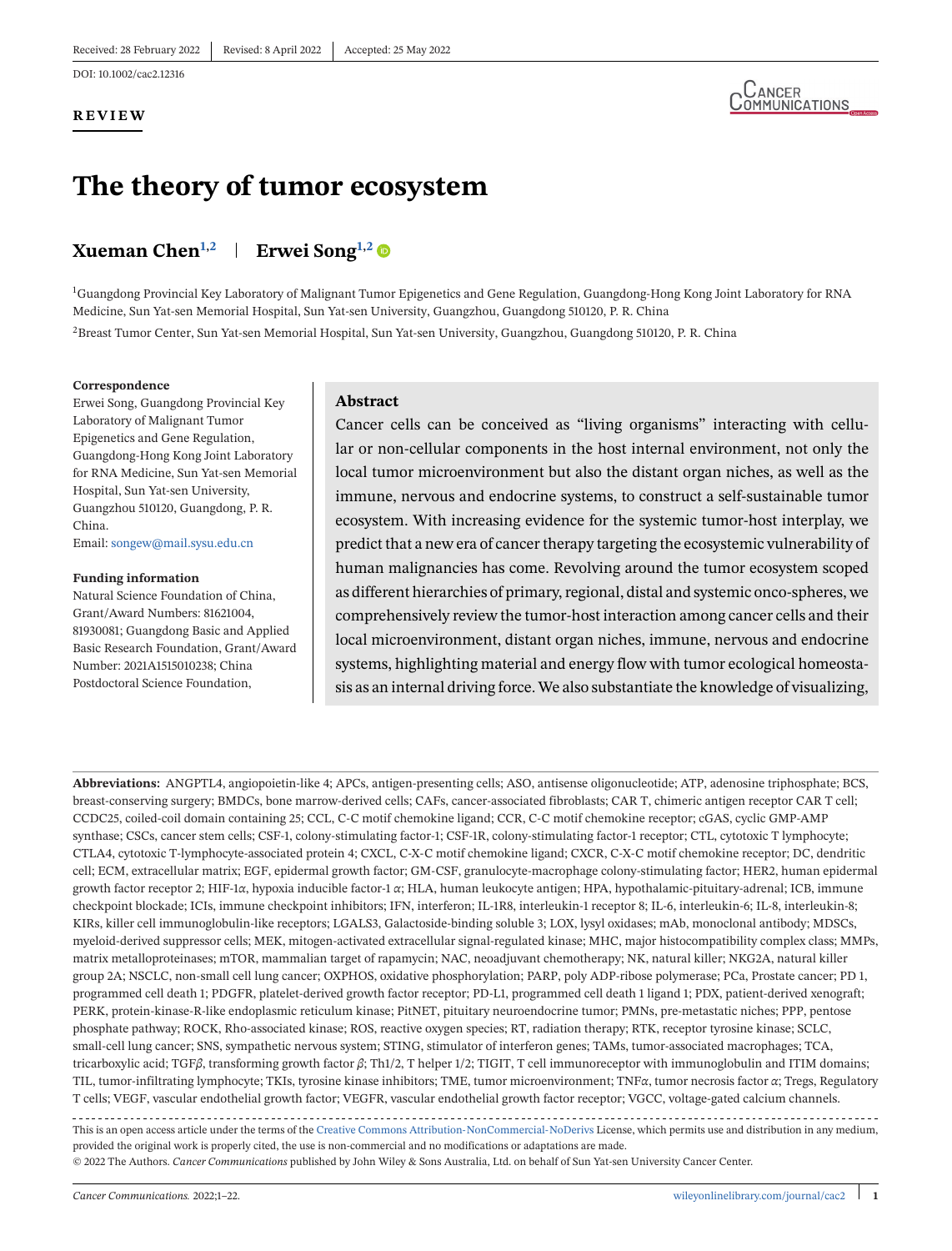Grant/Award Numbers: 2020M683106,

2021T140763 modelling and subtyping this dynamically intertwined network with recent technological advances, and discuss ecologically rational strategies for more effective cancer therapies.

**KEYWORDS**

ecological therapy, neuroendocrine system, onco-sphere, tumor-host interplay, pre-metastatic niche, tumor ecosystem, tumor immunity, tumor microenvironment

#### **1 BACKGROUND**

Cancer is a heterogeneous disease of clonal evolution, as the tumor cells with genetic drift may acquire selective advantages that allow for rapid adaptation to external stress and survive, termed as "survival of the fittest" [\[1\]](#page-16-0). This evolution-like process selects for more potent tumor clones to expand in an alien habitat, which are also prone to be therapy-resistant. Generally, the fitness of neoplastic cells is shaped by their interactions with the surrounding niche and the host systemic environment respectively, which, in essence, is analogous to the interplay between living organisms and the ecosystem. Adopting an ecological viewpoint, most researchers believe that cancer is a complex cellular ecosystem in which malignant cells coexist and collaborate with other host cells within their microenvironment [\[2, 3\]](#page-16-0). Moreover, single-cell genomic has been widely applied for direct mapping of these localized "tumor ecosystem" [\[4, 5\]](#page-16-0). With a more holistic view, cancer ecosystem can also be perceived as a broad and intercrossing host-tumor biosphere, in which the "living organisms", as tumor cells, and their local/distal "living habitats", as tumor microenvironment (TME) and distant organ niches, along with the internal/external stimuli (e.g., cytokines, hormones, neural mediators, nutrition) work in concert to promote malignant evolvement of cancer cells (Table [1\)](#page-2-0) [\[6, 7\]](#page-16-0). Since this concept has extended beyond the TME, we herein introduce the term oncosphere, which differs from "oncosphere" - a tapeworm embyo. In this way, onco-spheres can be classified among niches where tumor initiates, expands and spreads, namely the primary, regional (lymph nodes), distal (pre/postmetastatic) as well as systemic onco-spheres accordingly (Figure [1\)](#page-2-0).

Employing the principles of ecology, cancer cells act as the emerging species that employ different metabolic and reproductive strategies to hijack resources and space from the existing host cells, evade/defense predation by the host immunity, and cooperate to disperse throughout the circulation, followed by co-evolution with new oncospheres and end up colonizing as macroscopic outgrowths [\[8\]](#page-16-0). Three essential factors are critical for the onco-sphere formation: energy source, microenvironment, and interactive network. Energy is vital for cells to survive and thrive, sourcing from biomolecules such as glucose, proteins and lipids, or elements like iron and phosphorus. Of note, the material circulation and energy flow, largely dependent on the metabolic interplay among cells, serves as a driving force to maintain the tumor ecological homeostasis, resembling the biogeochemical cycle to the natural ecosystem. In the onco-spheres, the extracellular space can be invaded, colonized and remodeled by neoplastic cells and their accomplices. In return, multifarious environmental selective pressures are reshaping the malignant traits of tumor cells. The cellular interactions that either benefit cancer growth (e.g., commensalism, mutualism) or counteract cancer development (e.g., predation, parasitism and competition) largely determine their ecological roles in different onco-spheres. Evolutionarily, neoplastic cells cooperate by sharing diffusible factors which enable individual cell to bypass the need to gather all the cancer hallmarks one by one [\[9\]](#page-16-0). The mutualistic relationship between tumor cells and activated stromal cells also confers fitness advantages for both of them to co-evolve [\[10,](#page-16-0) [11\]](#page-16-0). Moreover, the model of tumor and antitumor immunity may resemble that of prey and predator. In nature, predators grow and thrive by feeding on the prey population, while in the tumor ecosystem, cancer cells, the prey, can develop a wide range of counter-adaptations to evade from immune predation. Unlike predation with an abrupt gain or loss, parasitism is characterized by propagation without causing immediate death to the host. Similarly, cancer cells hijack nearby tissues for spatial and metabolic benefits, as they can exploit growth factors, command neo-angiogenesis and break down the extracellular matrix (ECM) for collective invasion. Competition exists not only within heterogeneous cancer populations but also among cancer cells and stromal cells, while fighting for living resources like oxygen and energy. Besides, miscellaneous selective pressures (e.g., nutrient deprivation, hypoxia, oxidative stress, augmented stiffness, lifestyle deterioration and therapeutic interventions) might trigger metabolic rewiring in cancerous and stromal cells to compensate for the hostile extracellular milieu,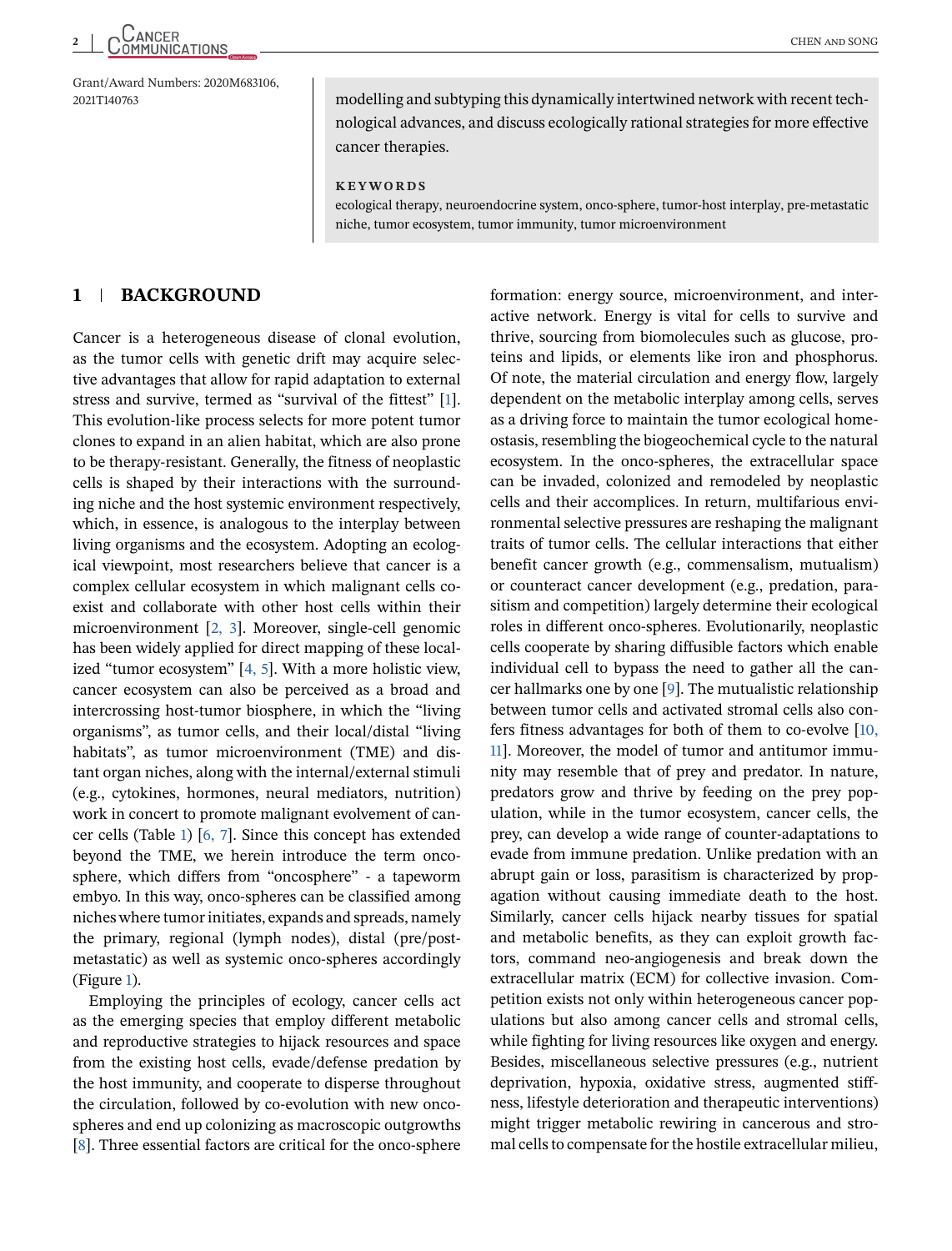#### <span id="page-2-0"></span>**TABLE 1** Tumor ecosystem paralleling to the Earth's biosphere

| <b>Ecology</b>     | Natural ecosystem                    | <b>Artificial ecosystem</b>                      | <b>Tumor ecosystem</b>                             |
|--------------------|--------------------------------------|--------------------------------------------------|----------------------------------------------------|
| Biosphere          | Earth                                | Earth                                            | Patient                                            |
| Ecosystem          | Aquatic and terrestrial<br>ecosystem | Urban ecosystem                                  | Tissue and organ system                            |
| Metacommunities    | Zoobenthos                           | <b>Cities</b>                                    | <b>Metastases</b>                                  |
| <b>Species</b>     | Animals and plants                   | Humans                                           | Cancer cells and host cells                        |
| Biotope            | Water or land                        | Land                                             | Extracellular matrix                               |
| <b>Biogas</b>      | Swamp gas                            | Smoke and greenhouse gases                       | Cytokines, hormones and<br>neurotransmitters       |
| Abiotic factors    | Land or water                        | Technology, transportation<br>and infrastructure | Oxygen, acidity and<br>therapeutic intervention    |
| Energy source      | Solar energy                         | Natural ecosystems                               | Food                                               |
| Nutrient cycling   | Biogeochemical cycling               | Material supply and waste<br>disposal            | Intercellular signaling and<br>metabolic interplay |
| Ecosystem collapse | Mass extinction                      | Urban pollution or mass<br>migration             | Organ failure and death                            |



**FIGURE 1** The hierarchy of tumor ecosystem. Taking breast cancer as an example, the patient's systemic environment can be perceived as an integral ecosystem and scoped at three different levels: primary (cancerous breast), regional (metastatic lymph node) and distal (metastatic brain, lung, liver or bone) onco-spheres. The material and energy flow throughout the systemic onco-sphere are largely ascribed to its metabolic function within the host macroenvironment. Besides internal factors, food and nutrient, microorganisms (e.g., viruses and bacteria) and therapeutic interventions (e.g., irradiation) serve as external stimuli that also shape the tumor ecosystem. Abbreviations: Tregs, Regulatory T cells; MDSCs, myeloid-derived suppressor cells.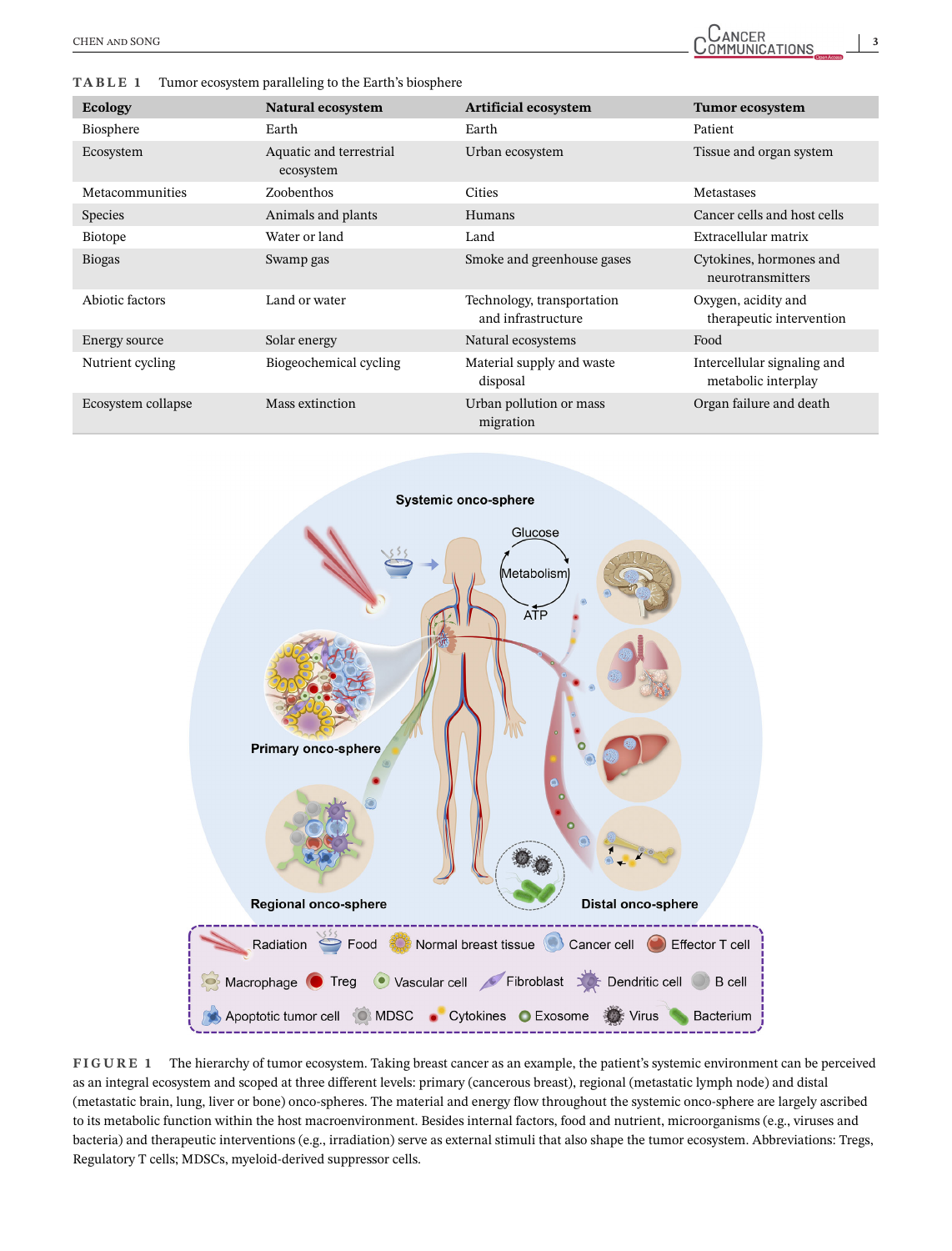further reprogramming the onco-sphere more hospitable for malignant growth [\[12\]](#page-16-0).

The concept of cancer ecosystem extends and deepens our understanding of cancer pathobiology beyond its local interplay with the TME. Indeed, tumor cells interact with the host macroenvironment via systemic nervous and endocrine signaling, manifesting as paraneoplastic syndromes. Herein, we focus on systemic tumor-host interaction among cancer cells and their microenvironment, distal organ niches, immune, nervous and endocrine system, scoping tumor ecosystem as different hierarchies of onco-spheres. With successful visualizing, modelling and subtyping of the tumor ecosystem, we also discuss ecologically rational strategies to develop novel targeted therapies for cancer treatment.

#### **2 ADAPTATIONS TO THE LOCAL MILIEU**

The TME is composed of a variety of non-tumoral cells as well as ECM. Herein, we termed the organization of tumor cells and their surrounding milieu as primary oncosphere. Among all the abnormal biological events that constitute cancer hallmarks, dysregulated tumor-stroma interplay stands out. Cytokine shuttling, exosome transmission, metabolite diffusion together with direct cell-cell contact enable constant intercellular communications, eliciting a wide array of malignant behaviors [\[13, 14\]](#page-16-0). Generally, information and energy flowing among various cell types in the onco-spheres is fulfilled by signal transduction mediated by receptor ligation. Analogous to the commensal behaviors among different species, cancerderived mediators can recruit, activate or educate stromal cells, endowing them with tumor-promoting phenotypes that favor angiogenesis, inflammation, and invasion. For example, Rho-associated kinase (ROCK) released by breast tumor epithelia can induce fibroblast reprogramming and promote tumor progression through selective activation of protein-kinase-R-like endoplasmic reticulum kinase (PERK) signaling [\[15\]](#page-16-0).

#### **2.1 Cancer-stromal cell interaction**

In many solid malignancies, cancer-associated fibroblasts (CAFs) are the most abundant stromal cells that populate the onco-sphere. With diverse cellular origins, these phenotypically heterogeneous fibroblasts evolve highly plastic functions during multistep cancer development, which we have comprehensively reviewed elsewhere [\[16\]](#page-16-0). For instance, a pro-tumorigenic CAF subset  $(CD10^+GPR77^+)$ provides a protecting niche for cancer stem cells (CSCs) against chemotherapy in breast and lung cancers [\[17\]](#page-16-0). Besides interleukin-6 (IL-6) and IL-8, chemokines and their cognate receptors stand at the crossroads of tumor-CAF crosstalk, as CAFs activated by cancer-releasing factors can secret a significant level of chemokines to act reciprocally on the cancer cells, promoting their malignancy [\[18\]](#page-16-0). Notably, CAFs release C-X-C motif chemokine ligand (CXCL)12 to exert a proliferation-promoting effect on cancer cells expressing C-X-C motif chemokine receptor (CXCR)4 [\[19\]](#page-16-0).

Tumor-associated macrophages (TAMs) orchestrate tumor-promoting inflammation, as they preferentially reside in the poorly vascularized tumor-host tissue interface, in regions characteristic of hypoxia and where invasive events emerge [\[20\]](#page-16-0). Tumor cells often interact with macrophages by escaping phagocytosis and by polarizing them toward M2-like phenotype via chemokines and cytokines such as C-C motif chemokine ligand (CCL)2, transforming growth factor (TGF)*β* and IL-10. Upon TAM activation, a vast diversity of growth factors, proteolytic enzymes, and other inflammatory mediators strongly involved in the cancerous program are released into the onco-sphere. Among them, vascular endothelial growth factor (VEGF)-A stimulates blood vessel formation for rapid tumor growth [\[21\]](#page-16-0). Reciprocal secretion of epidermal growth factor (EGF) by perivascular TAMs and colony-stimulating factor (CSF)-1 by cancer cells enhances intravasation of tumor cells [\[22\]](#page-16-0). Likewise, mesenchymal-like cancer cells secrete granulocyte-macrophage colony-stimulating factor (GM-CSF) to activate TAMs, which, in turn, induce the epithelial-mesenchymal transition in cancer cells through CCL18-mediated nuclear factor kappa-B (NF-*κ*B) signaling, in a positive-feedback loop [\[23, 24\]](#page-17-0).

Additionally, neutrophils, mast cells and lymphocytes are also listed on the roster of tumor-associated inflammatory cells, which coordinate with cancer cells to contribute greatly to the inflammatory and immunosuppressive state of the primary onco-sphere [\[25–27\]](#page-17-0). Inflammation has been linked to tumorigenesis in a positive feed-forward manner, as activated inflammatory cells produce reactive oxygen species and reactive nitrogen intermediates to induce mutations in cancer cells, and the resultant DNA damage reroutes the inflammatory response toward a pro-tumor direction [\[28, 29\]](#page-17-0).

#### **2.2 Cancer-vasculature interaction**

Tumor angiogenesis is a fine-tuned process that balances the pro- and anti-angiogenic factors, beginning with the chemotaxis of endothelial cells and pericytes [\[21\]](#page-16-0). While VEGF-A serves as a major angiogenic factor,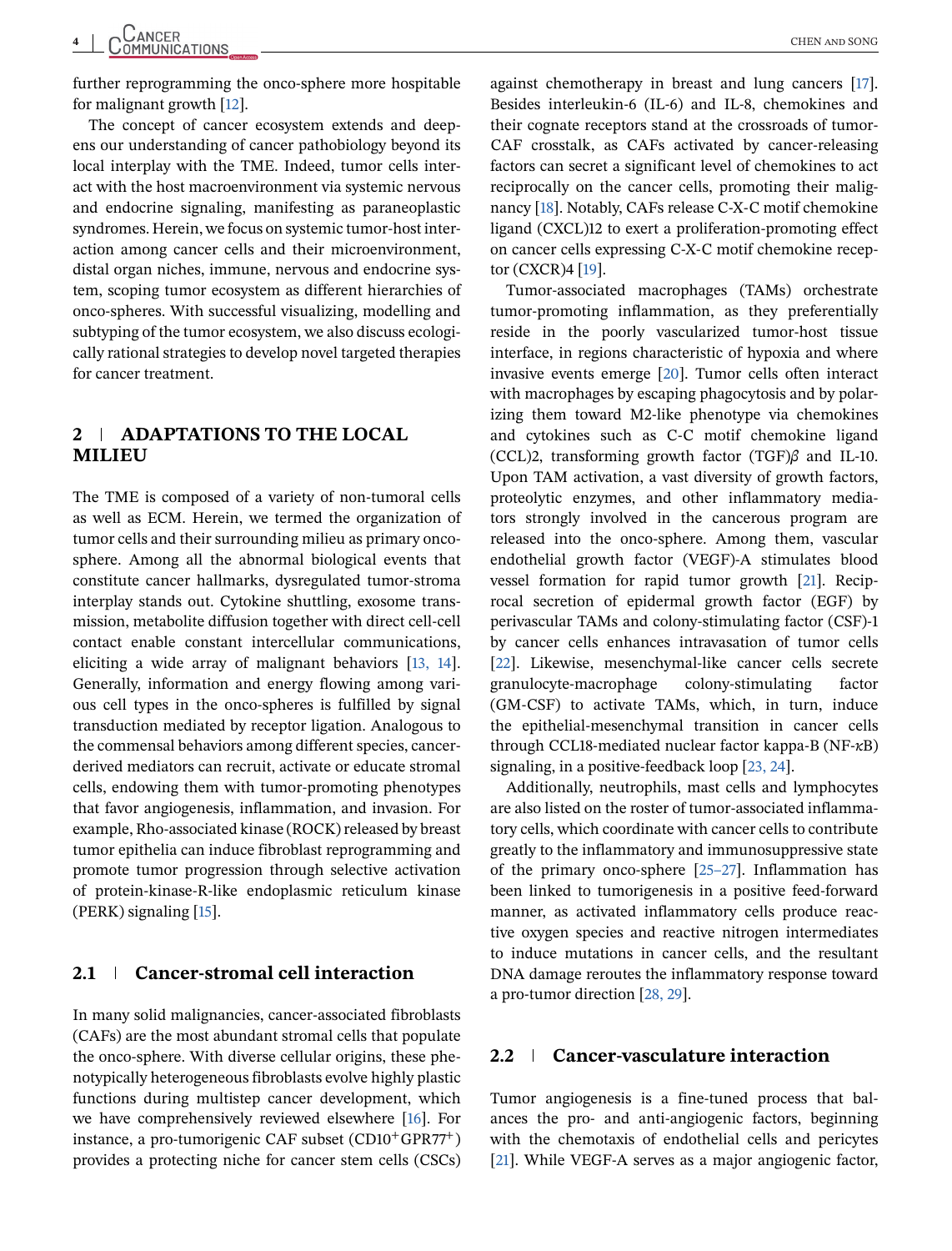thrombospondin-1 is a key angiogenesis inhibitor, whose expression is tightly controlled either by overexpression of *ras* oncogene in the epithelial cells or by inactivation of tumor suppressors (e.g., tumor protein p53 and preproretinoblastoma-associated protein) in fibroblasts [\[30\]](#page-17-0). Of note, commensalism occurs between tumor cells and other cells in their vicinity, as neo-angiogenesis brings ample nourishing factors (an abundant supply of blood, oxygen and diffusible factors) to the shared onco-sphere. Being the blood vessel-supporting cells on one hand, tumor vascular mural cells also crosstalk with tumor cells via paracrine secretion to modulate cancer growth, development and drug resistance [\[31, 32\]](#page-17-0).

#### **2.3 Cancer-ECM interaction**

As a principal non-cellular component, the ECM not only provides cells with architectural and mechanical support within the onco-sphere but also serves as a diverse reservoir of regulators involved in multiple cellular processes [\[33\]](#page-17-0). Malignant and stromal cells can deposit, break down and remodel the ECM through production of multitudinous ECM proteins, including collagens, fibronectins, laminins and proteolytic enzymes, which reciprocally fine-tune the abnormal behaviors of these cells [\[34\]](#page-17-0). Specifically, biochemical changes within the ECM composition such as hydroxylation and enzymatic crosslinking can restructure the spatial compartments to release locally sequestered factors (e.g., VEGF-A) into the primary oncosphere [\[35\]](#page-17-0). In addition, the biophysical properties of ECM, including stiffness, density, rigidity and tension, pose indispensable effects on the migratory phenotype and collective invasion of cancer cells [\[36\]](#page-17-0). Matrix degradation and turnover can be orchestrated by matrix-degrading proteinases, notably matrix metalloproteinases (MMPs), allowing neo-angiogenesis and further tumor invasion [\[37\]](#page-17-0).

As such, tumor-associated stromal cells and extracellular cues interacting with cancer cells synergistically construct a heterogeneous community that supports carcinogenesis. As the tumor grows, malignant cells compete with the surrounding milieu for spaces and metabolic benefits, creating a hypoxic, acidic, and nutrient-poor onco-sphere that favors clonal selection of more aggressive cancer cells to spread outward. Notably, accumulated extracellular lactate and concomitant acidification has profound impacts on the TME by hindering dendritic cell (DC) activation, inhibiting cytotoxic T lymphocyte (CTL) function [\[38, 39\]](#page-17-0), promoting TAM polarization [\[40\]](#page-17-0), stimulating endothelial cell-induced angiogenesis [\[41\]](#page-17-0), as well as facilitating fibroblast activation and MMP-governed matrix remodeling [\[42, 43\]](#page-17-0), which can ultimately lead

to tumor progression. Furthermore, external stimuli like therapeutic interventions may reprogram the evolvement of primary onco-spheres. Strikingly, hypoxia generated by hepatic surgery imposes an invasive CSC phenotype on the residual tumor cells [\[44\]](#page-17-0). Besides, neoadjuvant chemotherapy for breast cancer plays as a double-edged sword, which on one hand, enhances antitumor immunity by inducing interferon (IFN) response, and on the other hand, polarizes macrophages towards a proinflammatory phenotype conferring chemoresistance [\[6\]](#page-16-0).

Taken together, both internal and external factors of the primary onco-spheres harness tumor cells and their accomplice in the local milieu with fitness advantage as well as aggressive potency.

#### **3 PRE-METASTATIC NICHES IN ORGANOTROPIC METASTASIS**

In nature, new species of organisms may invade into an established ecosystem, closely resembling metastases of tumor cells to distant organs. The stepwise malignant events of cancer metastasis begin with cells invading the basal membrane of blood vessels, followed by cell intravasation into blood circulation, ending with cell extravasation and dissemination in target organs (invasive species survival in transport). The forerunners of metastatic cancer cells often lay dormant at the secondary site for a period of time (lag period) prior to forming detectable tumor outgrowth (invasive spread). Using the ecological principle, these newcomers start as a native population within a primary community, but somehow transport to certain new organ niches, impacting upon the native host cells along with the original ecosystem [\[45\]](#page-17-0). Accumulating studies have demonstrated that the pre-metastatic niches (PMNs) preconditioned in the distant organs usher organotropic metastasis for the tumors cells that possess intrinsic metastatic propensity [\[46\]](#page-17-0). Interplay between tumor cells and pre/post-metastatic niches in distant organs conceives the distal onco-spheres.

#### **3.1 Organ-specific PMNs**

Preceding the arrival of metastatic tumor cells, combined systemic effects of tumor-derived factors, exosome cargos, metabolic flux and the like act in concert to assist the formation of pre-metastatic onco-spheres at specific organ sites. The sequential construction steps involve vascular leakage, awakening of stromal residents, ECM remodeling, recruitment of inflammatory and immune cells, etc [\[46\]](#page-17-0).

The lung is one of the most frequent sites of cancer metastasis, in which PMN formation has been well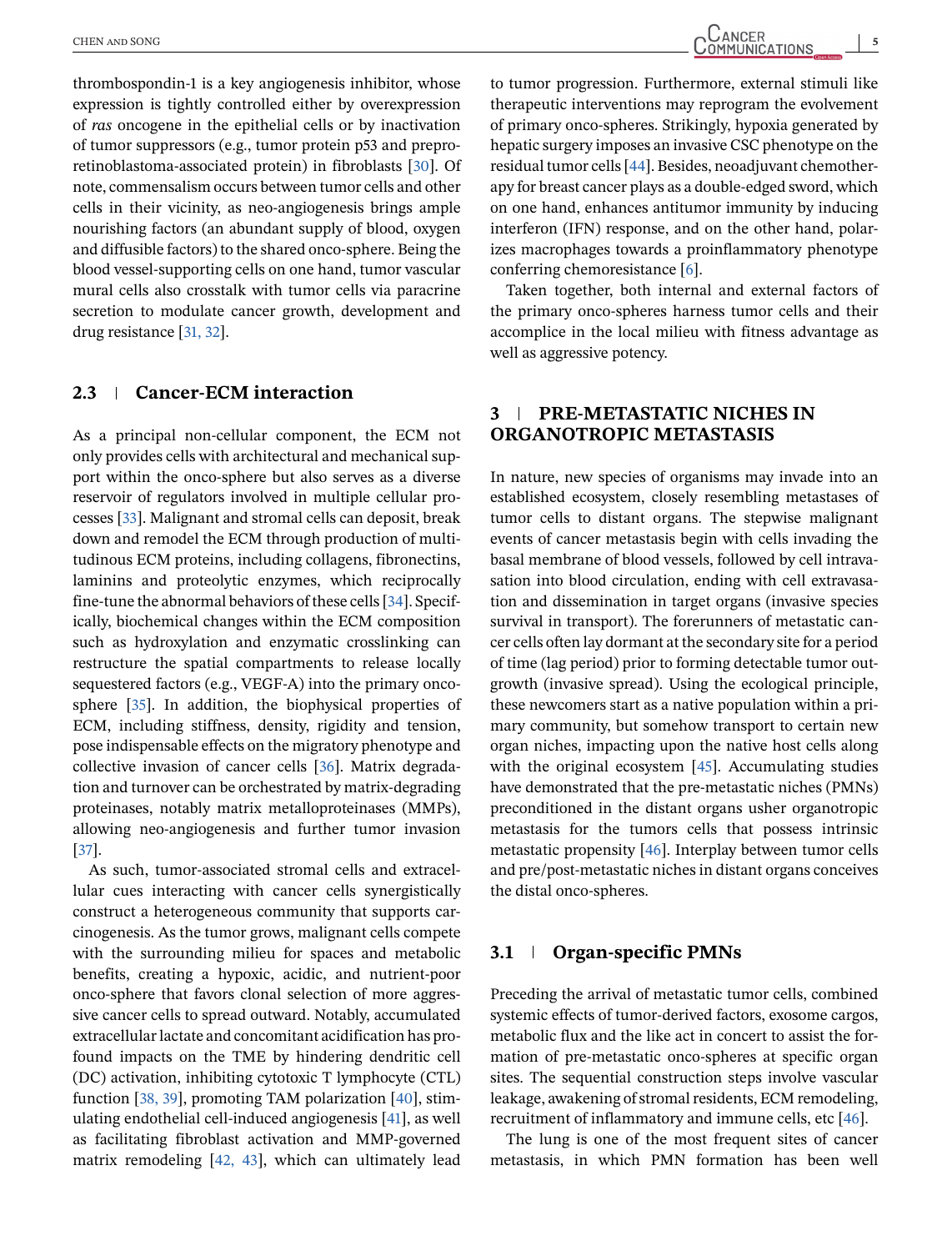documented. Vessel barrier breakdown is the earliest event of lung PMN, and enhanced pulmonary vascular permeability is attributed to TGF*β*-induced angiopoietinlike 4 (ANGPTL4) expression by the disseminated cancer cells [\[47\]](#page-17-0). Factors secreted by primary tumors, including epiregulin, angiopoietin 2, cyclooxygenase 2 and MMPs, can cooperate to destabilize lung capillaries and empower circulating tumor cell extravasation [\[48, 49\]](#page-17-0). Moreover, tumor-shed exosomes expressing integrins *α*6*β*4 and *α*6*β*1 fuse preferentially with pulmonary fibroblasts and further upregulate pro-inflammatory S100 proteins to facillitate lung metastasis [\[50\]](#page-17-0). Stromal fibroblasts in the lung PMN contribute to lung metastasis as well. The pulmonary resident fibroblasts in the PMN can secrete fibronectin, a integrin very late antigen 4 (VLA4; *α*4*β*1) ligand, and recruit bone marrow-derived hematopoietic progenitor cells that express VLA4, and thus foster a growthpermissive niche for the incoming metastatic cancer cells [\[51\]](#page-17-0). Also, crosslinking of collagen due to hypoxia-induced lysyl oxidases (LOX) not only provides a platform for the recruitment and adhesion of bone marrow-derived cells (BMDCs) [\[52\]](#page-17-0) but also increases tissue stiffness that enhances metastatic outgrowth [\[53\]](#page-17-0). Infiltration of proinflammatory cells is also involved in PMN formation. Exosomal RNAs released by primary cancer cells can stimulate pulmonary epithelia to produce chemokines for neutrophil recruitment that specifically supports metastatic initiation [\[54, 55\]](#page-17-0). Furthermore, tumor-conditioned alveolar macrophages impose immunosuppression in the lung PMN by dampening the antitumor T cell responses orchestrated by antigen-presenting cells (APCs) and tumoricidal T helper 1 (Th1) cells [\[56\]](#page-17-0). Additionally, tumor-derived exosomes can activate NF-*κ*B signaling to polarize macrophages toward immunosuppressive phenotype in the lung PMN by reducing mitochondrial oxidative phosphorylation and enhancing glycolysis [\[57\]](#page-18-0).

Regarding liver metastasis, colorectal cancer-derived exosomes carrying miR-25-3p may upregulate vascular endothelial growth factor receptor (VEGFR)2, zonula occludens-1, occludin and Claudin5 expression in endothelial cells, conferring vascular permeability and angiogenesis for the establishment of hepatic PMN [\[58\]](#page-18-0). In contrast to *α*6*β*4 and *α*6*β*1 that mediate lung metastasis, exosomes expressing integrin *α*v*β*5 can be taken up by Kupffer cells, the tissue-resident macrophages in the liver, which orchestrates organotropic metastasis to the liver [\[50\]](#page-17-0). Furthermore, Kupffer cells conditioned by pancreatic cancer exosomes can induce TGF*β* secretion and fibronectin production by stellate cells, the tissue-resisdent fibroblasts in the liver, producing a fibrotic niche permissive for tumor metastasis [\[59\]](#page-18-0). Another systemic response mouted by primary pancreatice cancer cells is critical to their liver metastasis, in which myeloid cell accumulation and hepatic fibrosis in the liver facillitate metastatic colonization by inducing IL-6-dependent production of serum amyloid A1 and A2 [\[60\]](#page-18-0).

The metastatic organotropism of tumor cells to the bone and their tendency to induce a bone-forming (osteoblastic) or bone-lysing (osteolytic) phenotype largely depend on the interplay between neoplastic cells and osteoblasts/osteoclasts, which differ in various cancer types. Galactoside-binding soluble 3 (LGALS3) secreted by hepatocellular carcinoma directly activates osteoclast fusion to establish a bone PMN for osteolytic metastases [\[61\]](#page-18-0). Hypoxic breast cancer secretome also confers focal pre-metastatic bone lesion formation by inducing osteoclastogenesis via the ECM-shaping enzyme LOX [\[62\]](#page-18-0). Prostate cancer (PCa) is inclined to bone metastasis since PCa-derived matrix protein mindinand exosomes can stimulate osteoblast proliferation and differentiation to induce bone remodeling for the colonization of metastatic tumor cells [\[63, 64\]](#page-18-0).

Brain metastases often arise from lung cancers, breast cancers and melanoma [\[65\]](#page-18-0). Although several studies have shown that cancer secretome (e.g., MMPs, exosomal microRNAs)-mediated ECM remodeling, blood-brain barrier permeability as well as activation of M2 microglia and astrocytes are involved in brain metastatic cascades, the detailed mechanisms underlying brain PMN formation remain less informed [\[66–69\]](#page-18-0). Thus, whether putative molecules directly prime the brain-tropism cancer metastasis requires further investigations.

#### **3.2 Homing and colonization of metastatic tumor cells**

A successful metastasis necessitates tumor cells responding to chemotactic signals from PMNs hospitable for their seeding and colonization [\[70\]](#page-18-0). In organ-specific metastases, directional migration of metastatic tumor cells towards chemokines occurs in a gradient-dependent manner, while the chemokine gradient can be preestablished by distinct cell populations in target organs [\[71,](#page-18-0) [72\]](#page-18-0). Chemokine ligand-receptor interactions, such as CXCL12/CXCR4, CCL21/C-C motif chemokine receptor (CCR)7 and CCL25/CCR9, induce chemotactic and invasive responses in cancer cells and direct them towards metastatic destinations including the lymph nodes, lungs, liver or small intestine [\[73, 74\]](#page-18-0). Intriguingly, DNA of neutrophil extracellular traps in the liver or lungs can also act as a chemotactic factor to trap metastatic cancer cells that express a transmembrane DNA sensor, coiledcoil domain containing 25 (CCDC25) [\[75\]](#page-18-0). Moreover, E-selectin-enriched discrete foci induced by endothelial cell-focal adhesion kinase within the hyperpermeable lung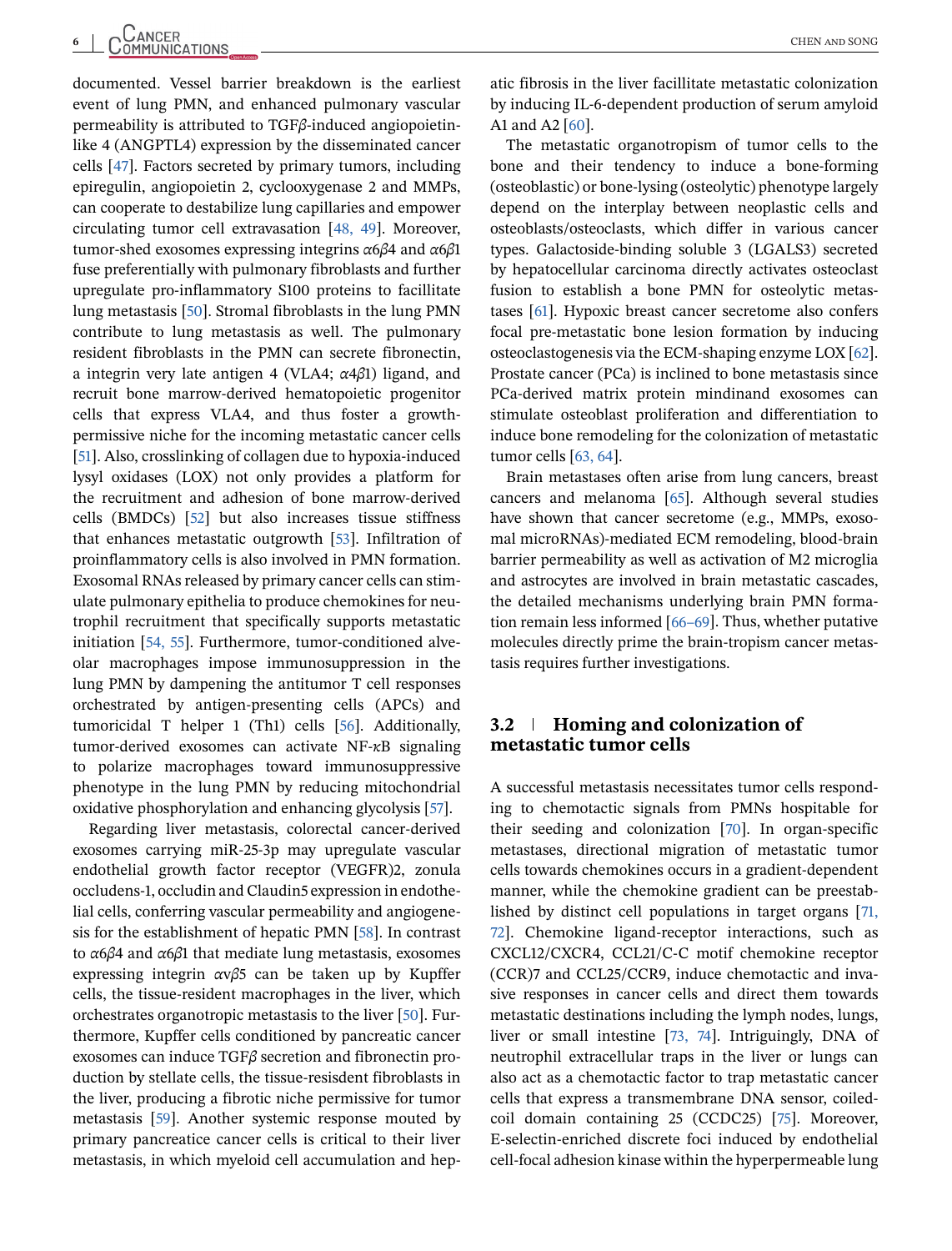vasculature results in preferential homing of metastatic tumor cells [\[76\]](#page-18-0). Different integrin expression patterns on tumor exosomes may determine metastatic tumor cell homing to either the lung or the liver PMNs, depending on their affinities to pulmonary fibroblasts or hepatic Kupffer cells, respectively [\[50\]](#page-17-0).

As to the post-seeding process, metastatic colonization is initially inefficient, especially when lacking the support of distant niches. However, upregulation of an ECM component periostin in stromal fibroblasts at distant organs may help to maintain the stemness as well as colonization of metastatic tumor cells [\[77\]](#page-18-0). Also, netrin-4-mediated basement membrane stiffness may enhance cancer metastasis in distant organs [\[78\]](#page-18-0). In addition, the dormant cancer cells residing in distant organ sites contribute to metastasis upon reactivation by environmental stimuli, which often leads to tumor relapse even following successful anticancer treatment for the primary tumor. Although the mechanisms for cancer dormancy remains obscure, it has been suggested that dormant tumor cells evade immunosurveillance to ensure long-term latency and become re-activated in response to vascular and ECM remodeling in the specialized immuno-privileged niches, followed by a manifest metastatic relapse [\[79, 80\]](#page-18-0). Interestingly, a recent study has demonstrated that dormant breast cancer bone micrometastases could be remotivated and nourished by the osteogenic microenvironment to form macrometastases and even invigorate multi-organ secondary metastases [\[81\]](#page-18-0). This finding underscored the dual effect of cancer dormancy and pre-/post-metastatic distal onco-spheres on cancer metastasis.

In summary, combined actions by the establishenment of organ-specific metastatic niches and the successefful homing/colonization of metastatic cancer cells precipitate the most malignant process.

### **4 INTERPLAY BETWEEN TUMORS AND IMMUNE SYSTEM**

The concept of cancer immunoediting is an extension of cancer immunosurveillance that highlights the interaction between the tumor and host immune system throughout tumor initiation and progression [\[82, 83\]](#page-18-0). There are three phases in which the immune system shapes the tumor fate: elimination, equilibrium, and escape [\[83\]](#page-18-0).

In the first phase, the tumor-immune system interplay can be portrayed as a prey-predator mode, whereby the malignant cells (preys) are largely eliminated under immunological surveillance orchestrated by both innate and adaptive immune systems (predators). Due to special anatomic location and immunologic characteristics, brain tumors were considered immune-privileged. Nevertheless, ectopic expression of VEGF-C enables lymphatic drainage and primes  $CD8<sup>+</sup>$  T cell function, leading to immunosurveillance of glioblastoma [\[84\]](#page-18-0). On the other hand, antitumor *γδ* T cells function in an oxygen-dependent way, while tumor hypoxia dampens *γδ* T cell-mediated immunity against brain tumors [\[85\]](#page-18-0). In terms of the immune surveillance of cancer metastases, conventional natural killer (NK) cells and tissue-resident type 1 innate lymphoid cells cooperate to constrain liver metastasis [\[86\]](#page-18-0). Interleukin-1 receptor 8 (IL-1R8) emerges as a new checkpoint for NK cell activation and antimetastatic defense in the liver and lung [\[87\]](#page-18-0). Moreover, a recent study revealed the mechanical dimension of immunosurveillance, in which overexpression of myocardin-related transcription factors could sensitize cancer cells to CTL-mediated killing by rigidifying the filamentous actin cytoskeleton [\[88\]](#page-18-0).

However, if the immune system fails to perform a successful surveillance, its interplay with the tumor enters the second phase of dynamic equilibrium, in which the Darwinian selection of tumor variants endowed with immune tolerance occurs. As a result, tumor cells become inert, dormant or even evolve under the immunosurveillance pressure, while T regulatory cell responses escalate at this stage and create immune balance with the alleviated effector responses.

Upon tumor progression comes the third phase immune evasion, whereby the tumor variant survivors develop a variety of counter adaptations to escape the immune predation and expand in a runaway manner, resulting in macroscopic malignancy.

#### **4.1 Loss of clonal neoantigen**

Reduced neoantigen expression and impaired antigen presentation conduce to T cell tolerance. Mechanistically, chromosomal instability, promoter hypermethylation and neoantigen mutations may cause copy number loss or clonal neoantigen depletion at either DNA or RNA level [\[89\]](#page-18-0). On the other hand, mutation or dysregulation of the genes encoding major histocompatibility complex class (MHC)-I antigen and/or proteins related to antigen-processing machinery can result in aberrant MHC-I expression, which impairs tumor antigen presentation [\[90\]](#page-18-0). Also, loss of heterozygosity in the human leukocyte antigen (HLA) complex, mutations weakening MHC stability, and decreased neoantigen peptide production may lead to deficient antigen presentation [\[89,](#page-18-0) [91\]](#page-18-0).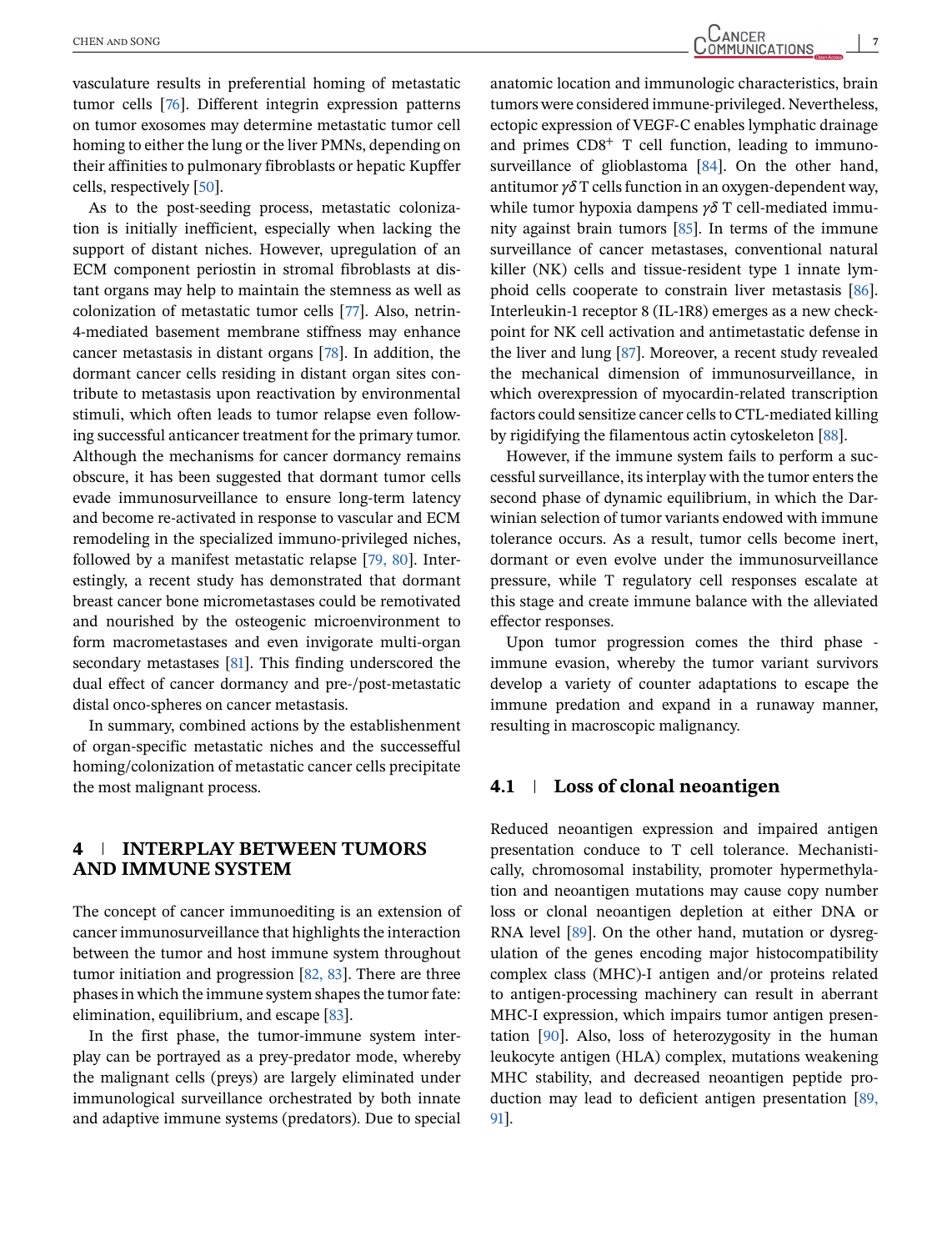## **4.2 Expression of NK cell inhibitory receptors**

Self-tolerance of NK cells is finely tuned by the expression of MHC-I-specific inhibitory receptors, such as killer cell immunoglobulin-like receptors (KIRs) and natural killer group 2A (NKG2A), which discriminate normal cells expressing cognate MHC-I from virus-infected cells or tumor cells with MHC-I downregulation [\[92\]](#page-19-0). Besides, NK cells also express non-HLA-specific inhibitory receptors. Among them, the T cell immunoreceptor with immunoglobulin and ITIM domains (TIGIT) could diminish IFN-*γ* production and thus blunt NK cell immune control of the poliovirus receptor family ligand (e.g., CD155 and CD112)-expressing tumors [\[93\]](#page-19-0).

## **4.3 Upregulation of immune checkpoints**

Both cytotoxic T-lymphocyte-associated protein (CTLA)4 and programmed cell death (PD)-1 are major T cell inhibitory receptors, referred to as checkpoint regulators, that negatively modulate T cell receptor (TCR)-dependent antitumor T cell responses. During the early stage of T cell activation, the upregulated CTLA4 on T cell surface competes with CD28 that binds to costimulatory molecules CD80 and CD86 expressed on APCs, thereby blocking the sustained activation of T cells during primary immune response [\[94\]](#page-19-0). Contrary to CTLA4, PD-1 overexpression occurs in the late stage of T cell activation and poses inhibitory effects on T cell response through receptor ligation with programmed cell death-ligand 1 (PD-L1) [\[94\]](#page-19-0). It has been reported that oncogenic activation of the Janus kinase (JAK)/signal transducer and activator of transcription 3 (STAT3) pathway confers high PD-L1 expression and mediates immune escape in cancers [\[95, 96\]](#page-19-0). It is noteworthy that in head and neck squamous cell carcinoma, CSCs upregulate another immune checkpoint molecule CD276 to evade host immune surveillance [\[97\]](#page-19-0). Nowadays, attempts to target these checkpoint pathways have shown clinical benefits, rendering immune checkpoints as promising targets for cancer immunotherapy [\[98\]](#page-19-0).

## **4.4 Induction of immunosuppressive cells**

Regulatory T cells (Tregs) are instrumental in conferring T cell tolerance and alleviating anticancer immunity by targeting both effector T cells and APCs [\[99\]](#page-19-0). Besides being recruited from the periphery, locally differentiated or expanded tumor-infiltrating Tregs  $(CD4+CD25^+)$ could also arise from naive  $CD4^+$  T cells  $(CD4^+CD25^-)$ in situ [\[27\]](#page-17-0). Of note, deregulated metabolism in tumor cells leads to a metabolite-depleted and acidic milieu that deprives effector T cells of nutrients. However, intratumoral Tregs can flexibly draw metabolic support from the glycolytic by-product lactic acid to sustain their suppressive identity [\[100\]](#page-19-0). A recently uncovered cell-programed nutrient partitioning mechanism also revealed the preferential uptake of glucose and glutamine by myeloid cells and cancer cells, respectively [\[101\]](#page-19-0). In human hepatoma, innate monocyte inflammation could induce a specific subset of IL-21-secreting T follicular helper-like cells, which, in turn, prime M2b macrophage polarization and foster immune privilege [\[102\]](#page-19-0). Another notable immunosuppressive cell type is myeloid-derived suppressor cells (MDSCs), which consist of the pathologically activated monocytes and relatively immature neutrophils with potent immune-inhibitory activity [\[103, 104\]](#page-19-0).

#### **4.5 Generation of immunosuppressive cytokines**

For adaptive immunity, excessive TGF*β* represents a primary mechanism of immune evasion that hinders DC maturation and T cell activation but promotes Treg expansion and T cell exclusion [\[105\]](#page-19-0). On the other hand, for innate immunity, TGF*β* controls the behaviors of macrophages, neutrophils and NK cells, forming a network of negative immune regulatory inputs [\[106\]](#page-19-0). IL-10 similarly exerts immunosuppressive activities on APCinduced antigen presentation and production of proinflammatory cytokines (e.g., IL-12 and IL-23) and alleviates effector T cell response as well as chronic inflammationmediated protumoral effects [\[107\]](#page-19-0). Additionally, cancer cells express a panel of pro-apoptotic factors, especially Fas ligand, triggering T cell apoptosis and less infiltration into tumor [\[108\]](#page-19-0). NKILA, an NF-*κ*B-interacting long noncoding RNA (lncRNA) [\[109\]](#page-19-0), shows potency in sensitizing tumor-infiltrating T cells to activation-induced cell death through NF-*κ*B inactivation [\[110\]](#page-19-0). As for T cell homing, upregulation of regulator of G protein signaling (RGS)1, rather than chemokines, in circulating CTLs and Th1 cells reduces their trafficking to and survival in breast and lung tumors [\[111\]](#page-19-0). Of note, STAT3 serves as a converging point of multiple oncogenic pathways, whose constitutive activation bridges tumor cells and the host immunity via both inhibition of immune mediators (e.g., IFN-*γ*, IL-12, CD80 and CD86) and promotion of immunosuppressive factors (e.g., IL-6, IL-10, TGF*β* and VEGF) [\[112, 113\]](#page-19-0). The latter, in turn, prolong STAT3 signaling in a feed-forward loop between cancer and immune cells [\[112, 113\]](#page-19-0).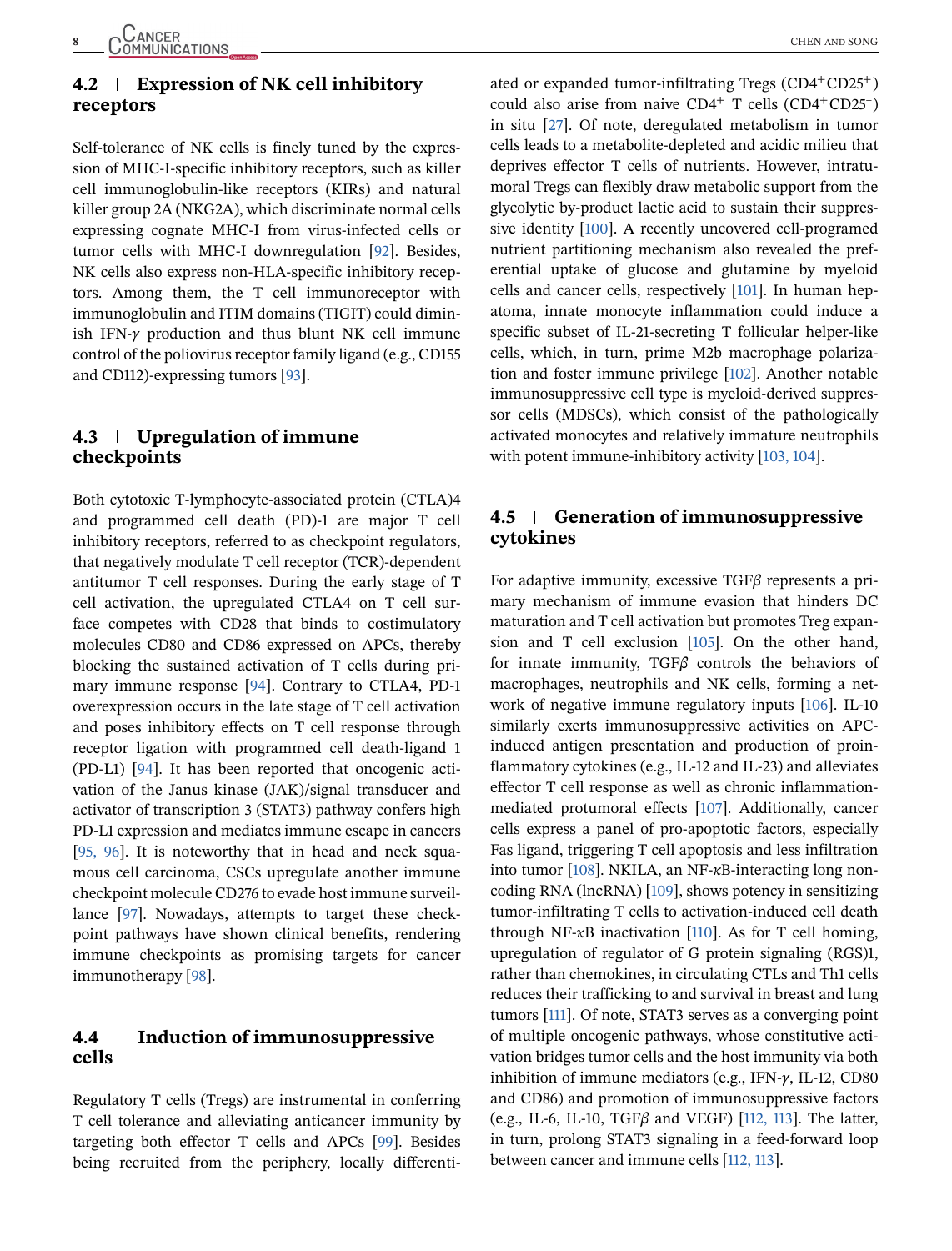

**FIGURE 2** Intertwined interactions within the tumor ecosystem. The material and energy flow arising from tumor metabolism and intercellular communication (central) runs through the host macroenvironment, linking tumor microenvironment (upper) to distant organ niches (right), immune (bottom) as well as the nervous and the endocrine systems (left). Such tumor-specific metabolic and other non-metabolic hallmarks are intertwined to form a dual cause-effect relationship that constitutes an evolving systemic onco-sphere. Abbreviations: ATP, adenosine triphosphate; CXCL12, C-X-C motif chemokine ligand 12; CXCR4, C-X-C motif chemokine receptor4; IL-6, interleukin-6; IL-8, interleukin-8; MDSCs, myeloid-derived suppressor cells; OXPHOS, oxidative phosphorylation; PPP, pentose phosphate pathway; ROS, reactive oxygen species; SNS, sympathetic nervous system; TCA, tricarboxylic acid; Treg, Regulatory T cells.

As such, decreased T cell trafficking to the tumors, increased apoptosis, or dysfunction of effector T cells, together with increased tumor infiltration by immunosuppressive cells, synergistically contribute to the formation of a "cold" (non-T cell-inflamed) onco-sphere featuring immunologic anergy, tolerance or indifference, which favors cancer invasion and expansion (Figure 2). Therefore, deciphering the mechanisms underlying tumor immune evasion paves new paths for designing novel immunotherapy to convert "cold" cancers into "hot" (T cell-inflamed) ones.

## **5 INTERTWINING WITH THE NEUROENDOCRINE SYSTEM**

Benign or malignant tumors derived from the endocrine system are usually associated with hyper- or hypohormonal activities, due to excessive or degenerative hormone secretion. A typical example among them is the pituitary neuroendocrine tumor (PitNET), as the name implies, manifesting hormone hypersecretion as well as various endocrine syndromes, in addition to headaches and visual deficits [\[114\]](#page-19-0). Among these syndromes, Cushing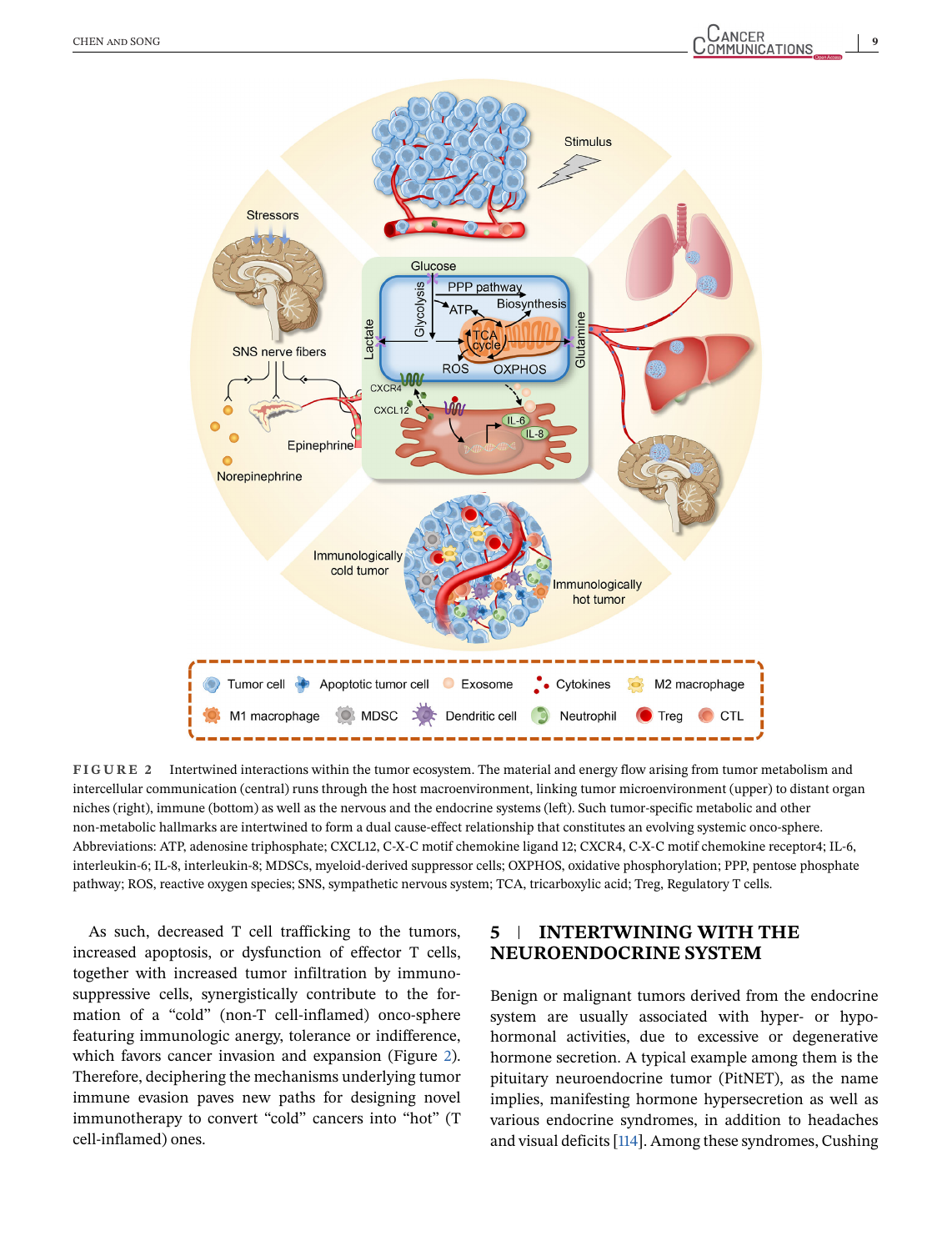disease triggered by excessive pituitary adenomas-derived adrenocorticotropin (ACTH) leads to a myriad of disabling and even lethal symptoms, such as diabetes, hypertension, central obesity, osteoporosis, muscle weakness, and psychological disturbances [\[115\]](#page-19-0). Moreover, PitNETs are associated with abnormal production of growth hormone, thyroid-stimulating hormone, prolactin and follicle-stimulating hormone and/or luteinizing hormone, resulting in hormonal-excess disorders: acromegaly, thyrotoxicosis, reproductive and gonadal dysfunction, respectively [\[114\]](#page-19-0).

Unlike PitNETs characterized with multiple neuroendocrine disorders, many solid tumors may also possess a neuroendocrine program (integrating neural and endocrine properties) and could even present paraneoplastic syndromes as the first clinical manifestation of the malignancy. Paraneoplastic syndromes are referred as anatomic and functional abnormalities caused by the remote or systemic biological effects of a tumor, which are irrelevant to the spreading or metastasis of cancer cells. A variety of tumor-secreted factors may help to orchestrate the pathological process of paraneoplastic syndromes, which could be classified into two basic subtypes: the neurological symptoms largely due to tumor-derived neural peptides or antineuronal antibodies, and the endocrine symptoms related to ectopic hormonal secretion by cancer cells with neuroendocrine features [\[116\]](#page-19-0). Among these tumors, small-cell lung cancer (SCLC) is the most frequent malignancy associated with paraneoplastic syndromes [\[116\]](#page-19-0), in which Lambert-Eaton myasthenic syndrome featuring muscle weakness occurs more often than any other immune-mediated neurological syndrome. In addition, pathogenic autoantibodies, raised against the voltagegated calcium channels (VGCCs) expressed by SCLC, may crossreact with VGCCs on the presynaptic nerve terminal of the neuromuscular junction, leading to neuromuscular disorders [\[117\]](#page-19-0). Furthermore, ACTH-associated Cushing syndrome and inappropriate antidiuretic hormone secretion are other common endocrine manifestations of SCLC [\[116\]](#page-19-0).

As an abnormal state of health in response to chronic wasting diseases, cachexia is commonly seen at late-stage cancers and characterized by the gradual loss of muscles and fat tissues. Although cachectic patients are often anorexic due to the involuntary loss of appetite, anorexia is not the culprit for their weight loss [\[118\]](#page-19-0). Instead, tumorstimulated upregulation of gene expression and protein production raises the biochemical workload of the Cori cycle, accelerating the thermogenesis and basal metabolic rate. For instance, lipolysis which provides energy for both tumor cells and host cells often accounts for the loss of adipose tissue, while ubiquitin-proteasome pathways and lysosomes are excessively activated to cause increased

protein breakdown. Moreover, tumor-secreted proteolysisinducing factors trigger the systemic production of tumor necrosis factor (TNF)-*α* and glucocorticoids, resulting in severe muscle wasting in cancer patients [\[119\]](#page-19-0).

On the other hand, deregulated neural or endocrine signaling within the host macroenvironment may also play a role in cancer initiation and development. Similar to an integrated organ, a solid tumor can be directly innervated by sympathetic nerve fibers, from which neurotransmitter norepinephrine is released and diffused to reach tumor cells [\[120\]](#page-19-0). Alternatively, adrenal gland-releasing epinephrine is responsible for the hormonal regulation of tumor biology governed by the sympathetic nervous system [\[121, 122\]](#page-19-0). Contrary to the pro-tumor roles of sympathetic (*β*-adrenergic) nerves in PCa [\[122\]](#page-19-0), the parasympathetic (cholinergic) division of the peripheral autonomic nervous system might eventually inhibit tumorigenesis and progression, as exemplified in pancreatic carcinomas [\[123\]](#page-19-0).

All in all, a better understanding of the communication between tumor and neuroendocrine system through chemical messengers derived from neural cells, endocrine organs, the immune system and tumor cells within the systemic onco-sphere is urgently needed for developing novel strategies toward effective cancer control.

#### **6 FROM TUMOR ECOSYSTEM TO ANTITUMOR ECOLOGICAL THERAPY**

As the tumor ecosystem is dynamically changing with cancer development, external stimuli such as therapeutic interventions also play a role in reshaping the local and systemic onco-spheres. Allee effect is an ecological concept that manifests the association between population density or size and individual fitness in species, as individual fitness declines at low population density or size [\[124, 125\]](#page-19-0). Likewise, surgical removal of the tumor is supposed to reduce the cancer burden to a level below the Allee threshold, leaving the residual ones vulnerable to local or systemic adjuvant therapies such as radiotherapy and chemotherapy. Crucially, organ-preserving surgery followed by adjuvant therapies might render the primary onco-sphere susceptible to a new wave of therapeutic attack. For early-stage breast cancer, equivalent clinical outcomes between breast-conserving surgery (BCS) and mastectomy have been evidenced in a series of randomized controlled trials over the last three decades [\[126–128\]](#page-19-0), while real-world studies in recent years demonstrated improved 10-year survival after BCS plus radiotherapy relative to mastectomy [\[129\]](#page-20-0). Similarly, bladder-preserving trimodality therapy (transurethral resection of bladder tumor followed by concurrent chemoradiotherapy) has become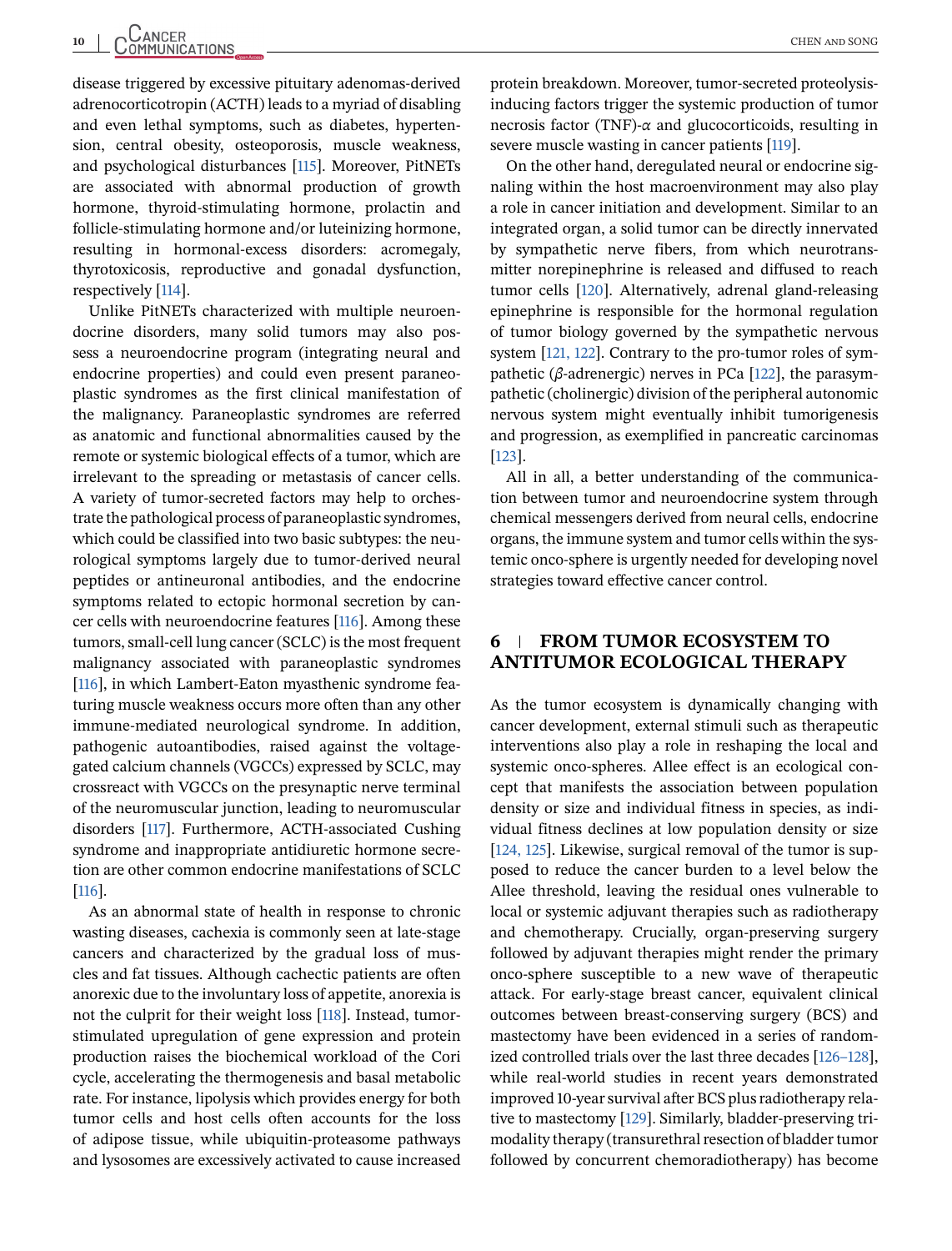a recognized alternative to radical cystectomy for patients with muscle-invasive bladder cancer, due to comparable long-term survival and high successful rate of bladder preservation [\[130\]](#page-20-0). Radiotherapy can induce DNA damage, not only causing direct tumor cell death but also triggering systemic antitumor immune responses as abscopal effect, featured by the release of inflammatory mediators, the increase of tumor-infiltrating immune cells, and the upregulation of neoantigens. Mechanistically, radiation-induced micronuclei in tumour cells activate cytosolic nucleic acid sensor pathways, notably cyclic GMP-AMP synthase (cGAS)-stimulator of interferon genes (STING), leading to type I IFN production in response to cytoplasmic DNA [\[131\]](#page-20-0). Further propagation of inflammatory signals potentially remodels the immune contexture of the onco-spheres by stimulating DC maturation, effector T cell infiltrantion, as well as the recruitment of immunosuppressive populations such as Tregs, macrophages and MDSCs, depending on the cytokine milieu [\[132–134\]](#page-20-0). Despite that, the counterbalance of radiation-mediated immunogenic and tolerogenic signalings could be broken by strategically combining radiotherapy with immunotherapy [\[135\]](#page-20-0). On the other hand, neoadjuvant therapies are initially devised to minize tumor burden and facilitate surgical eradication, but then, they might trigger systemic effects within the onco-spheres. In patients with low-risk distal rectal cancer, neoadjuvant chemoradiotherapy enables organ-sparing transanal endoscopic microsurgery, resulting in a promising long-term oncological and functional outcome [\[136\]](#page-20-0). Importantly, altered local and peripheral tumor immunity after neoadjuvant chemotherapy (NAC) could reshape the clinical outcomes in cancer patients with opposite ways: locally increased immune genes/sets associates with better long-term outcome while high cytolytic T cell signatures in the peripheral blood tend to indicate persistent disease and recurrence [\[137\]](#page-20-0). As a coin has two sides, NAC might enhance IFN-mediated antitumor immunity and simutaneously elicit protumoral inflammation by virtue of TAM polarization [\[6\]](#page-16-0). Additionally, neoadjuvant antibody (e.g., trastuzumab) treatment could induce antibodydependent cellular phagocytosis and lead to immunosuppression via upregulation of PD-L1 and indoleamine 2,3-dioxygenase in macrophages [\[138\]](#page-20-0). In this way, neoadjuvant therapies might reprogram the local or systemic onco-spheres to call for combined immunotherapies or other targeted therapies. It is noteworthy that combined treatment with chemoradiotherapy plus immunomodulatory therapy favorably boosts the innate and adaptive immunity while reduces MDSCs and Tregs in the immune microenvironment [\[139\]](#page-20-0). As for immunotherapy, it has been reported that immune checkpoint blockade (ICB) leads to tumor and immune remodeling in metastaitic renal cell carcinoma, notably characteristic of upregu-

lation of immunosuppressive programs [\[140\]](#page-20-0). Moreover, targeted inhibition of mitogen-activated protein kinase kinase (MEK) can reprogram  $CD8<sup>+</sup>$  T cells into regenerative stem cell-like memory phenotypes that act as a reservoir for effector T cells with enhanced metabolic fitness and superior antitumor effects, without affecting TCR-mediated cell priming [\[141\]](#page-20-0).

As anticancer treatment may remodel the onco-spheres into either tumor-promoting or tumor-suppressive, ecosystemic alterations during these processes also feed back to the therapeutic responses, in particular, rendering therapeutic resistance. For example, radiotherapyinduced accumulation of immunosuppressive cells causes radiation resistance in tumors. Owing to the over-production of CCL2 chemokine in irradiated tumor cells, a CCR2-dependent recruitment of monocytes and Tregs contributes to TNF*α*-mediated resistance [\[133\]](#page-20-0). Besides, MDSC mobilization and infiltration via activation of the STING/type I IFN/CCR2 pathway drives extrinsic radiation resistance in tumor, while anti-CCR2 antibody treatment can alleviate suppressive inflammation and thus enhance the antitumor effects of STING agonists and radiotherapy [\[134\]](#page-20-0). Moreover, NAC-induced IFN response upregulates a lncRNA in macrophages, endowing them with a proinflammatory phenotype that confers chemoresistance [\[6\]](#page-16-0). Concerning about the autonomous tumoral or microenvironmental changes, not only chromosomal alterations but also CD8<sup>+</sup> T cell infiltration associate with response or resistance to PD-1 blockade in advanced clear cell renal cell carcinoma [\[142\]](#page-20-0). Recently, the PD-1/PD-L1-dependent expansion of a highly proliferative, overactivated, and apoptotic dysfunctional CD8<sup>+</sup> tumor-infiltrating lymphocyte (TIL) subset in the TME has been found to curb immunotherapy in advanced non-small cell lung cancer (NSCLC) [\[143\]](#page-20-0). In addition, hepatic metastases co-opt host peripheral tolerance mechanisms to create a systemic immune desert through macrophage-mediated CD8<sup>+</sup> T cell depletion, thereby dampening immunotherapy efficacy [\[144\]](#page-20-0).

As such, both autonomous and non-autonomous ecosystemic alterations impact the response to anticancer therapeutics. With the urgent need to overcome therapeutic resistance, more druggable targets have emerged. Recognizing tumor ecosystem as a network of dependencies facilitates the identification of therapeutically valuable elements created by the tumor-host interplay. As tumor cells may mutate and evolve resistance in response to current cancer-centric treatment paradigms, the host cells such as vascular cells, fibroblasts, macrophages and lymphocytes from local or systemic onco-spheres might provide more stable targets for multitargeted cancer therapy.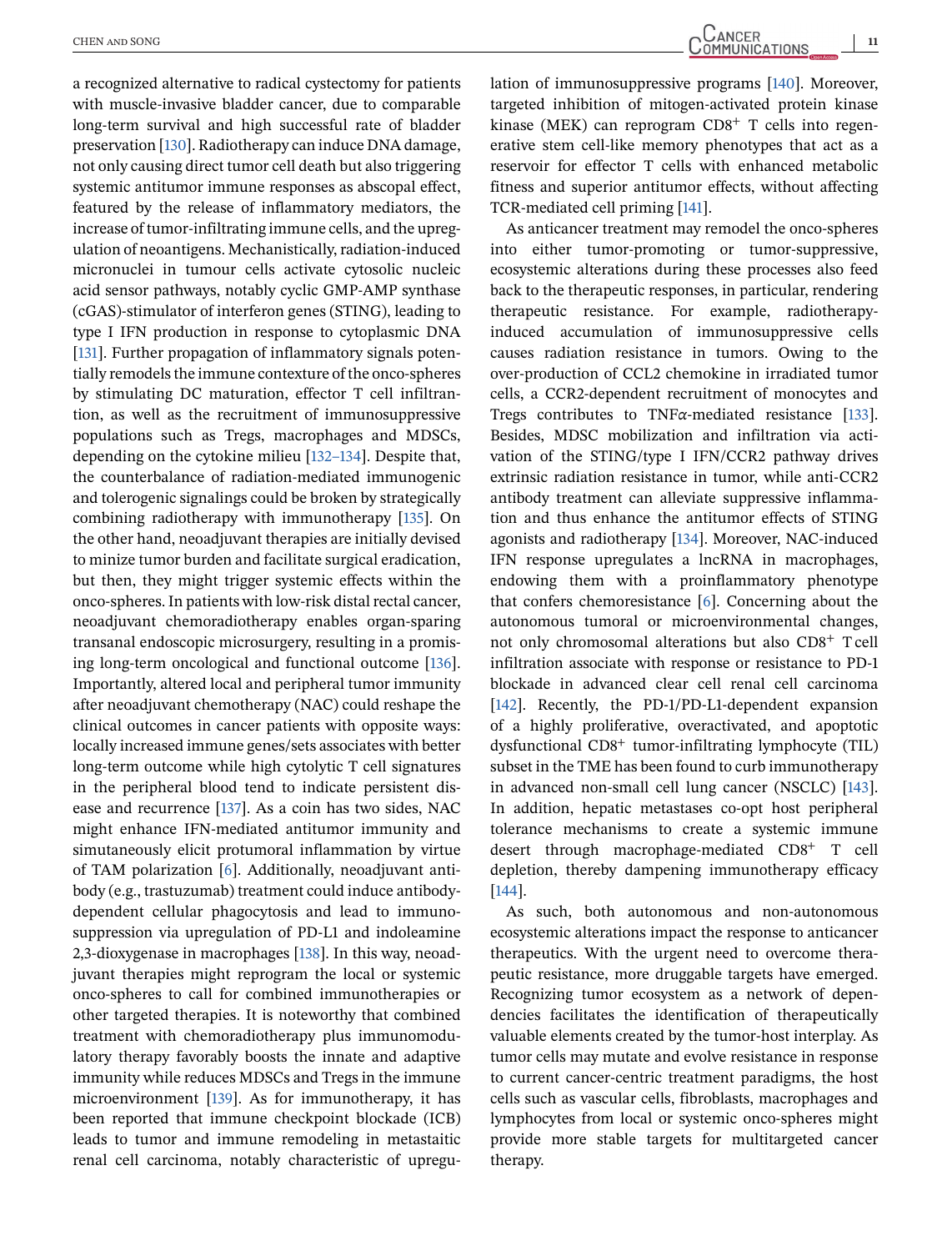For the whole tumor ecosystem, surgery, irradiation and chemotherapeutic agents represent three classic ecological ways of demographic perturbations of the cancer population, which can be the first strike to minimize the tumor burden below the Allee threshold as well. For more aggressive or resistant tumors with higher heterogeneity and capability of adaptation, a strategic second strike is indispensable to warrant further tumor control. As in the natural ecosystem, the most efficient way to kill a species is to alter its biosphere. Ecologically inspired second-strike strategies could empirically involve intervention of its habitat (anti-angiogenic therapy), disruption of the material/energy flow (metabolism modulators) and introduction of a predator (immunotherapy). Representative targets for above-mentioned ecological therapies are summarized in Table [2.](#page-12-0) Specifically, targeting VEGF or its cognate receptor VEGFR by neutralizing monoclonal antibody (mAb) or tyrosine kinase inhibitors (TKIs), respectively, holds potential to inhibit tumor angiogenesis and has shown clinical benefits when combined with chemotherapy (or not) in treating advanced cancers [\[145\]](#page-20-0). The feedback loop between GM-CSF and CCL18 can also be an appealing target to alleviate TAM-mediated tumor-promoting inflammation within the TME [\[23, 24\]](#page-17-0). Moreover, blocking chemokine ligand-receptor interactions, notably CCL2/CCR2 and CXCL12/CXCR4, tends to hold back the recruitment of cancer-associated stromal cells and thus prevent *de novo* niche formation. Due to the importance of hypoxia inducible factor (HIF)-1*α* in metabolic adjustment, HIF-1*α* inhibition becomes another attractive approach to disturb material and energy flow throughout the tumor ecosystem. The rapid development of cancer immunotherapy has recently led to new attempts to turn immunologically "cold" tumor "hot". Building on the successes of checkpoint blockade antibodies against CTLA4 and PD-1, multiple innovative immunotherapies are currently undergoing trial evaluation for cancer treatment, including ICB with novel targets (e.g., CD276), co-stimulatory pathway (e.g., 4-1BB, OX40 and CD40) agonists, cellular therapies typified by chimeric antigen receptor (CAR)-T cell therapies, as well as therapeutic vaccination. Particularly, breast cancer patients may benefit from the human epidermal growth factor receptor 2 (HER2)/neu peptide (E75) vaccine alongside GM-CSF (to improve T-cell responses) treatment, while neoantigenbased dendritic cell vaccines can potentially elicit specific T cell immunity and clinical therapeutic efficacy in advanced NSCLC [\[146\]](#page-20-0). Given the role of RGS1 in T cell exclusion, targeting RGS1 might also be promising to heat up the TME by increasing T cell trafficking and infiltration, further sensitizing originally "cold" tumors to concurrent or subsequent immunotherapies [\[111\]](#page-19-0).

In the long run, rational combination of these novel approaches with clinically approved cancer therapies will be valuable moving forward.

### **7 CHALLENGES AND PERSPECTIVES FOR TUMOR ECOSYSTEM RESEARCH**

In brief, we propose that cancer cells (living organisms) dynamically interact with non-tumoral cellular (other living organisms) and non-cellular components (non-living environmental factors) in the "host" internal environment (habitat) to construct a self-sustainable cancer ecosystem as well as systemic onco-sphere, which can be scoped at three different levels: primary, regional, and distal onco-spheres. With the surge of big data (e.g., genomic data, radiomic data, environmental omic data), more features of tumor ecosystem in different dimensions are disclosed. The intertwined network constituted by these data remains difficult, due to the ecosystemic complexity, but more possible than ever, to be deciphered. For example, the burgeoning single-cell RNA sequencing technique enables direct mapping of diverse immune phenotypes in the TME [\[147\]](#page-20-0).

Recent advances in data management techniques, such as machine learning, parallel computing and artificial intelligence, also provide opportunities for visualizing the spatial-temporal dynamics of different tumor ecosystems. Specifically, a convoluting neural network was exploited to reveal four structural patterns of the TIL map, which are associated with tumor subtypes and patient outcome [\[148\]](#page-20-0). Another deep-learning technique MesoNet was further developed and could identify stromal regions linked to inflammation, cellular diversity and vacuolization, so as to predict the overall survival of mesothelioma patients [\[149\]](#page-20-0). On the other hand, the emergent mass cytometry imaging technologies enable synchronous analysis of multiple parameters at subcellular resolution using a single tissue slice, resulting in a high dimensional pathological image for direct visualization of the topography of tumor community. With Imaging Mass Cytometry, the single-cell phenotypes and the spatial context of breast cancer have been revealed [\[150\]](#page-20-0), while Multiplexed Ion Beam imaging employed in breast cancer could delineate three archetypical subtypes of tumor-immune interactions: cold, mixed and compartmentalized, with distinct prognostic indications [\[151\]](#page-20-0). These technological advances for tumor pathology helps extracting hidden information from the spatial interactions within onco-sphere networks, providing a new tool for diagnosis and precision oncology [\[152\]](#page-20-0). Other multi-modal image modalities, such as intra-vital two-photon microscopy and positron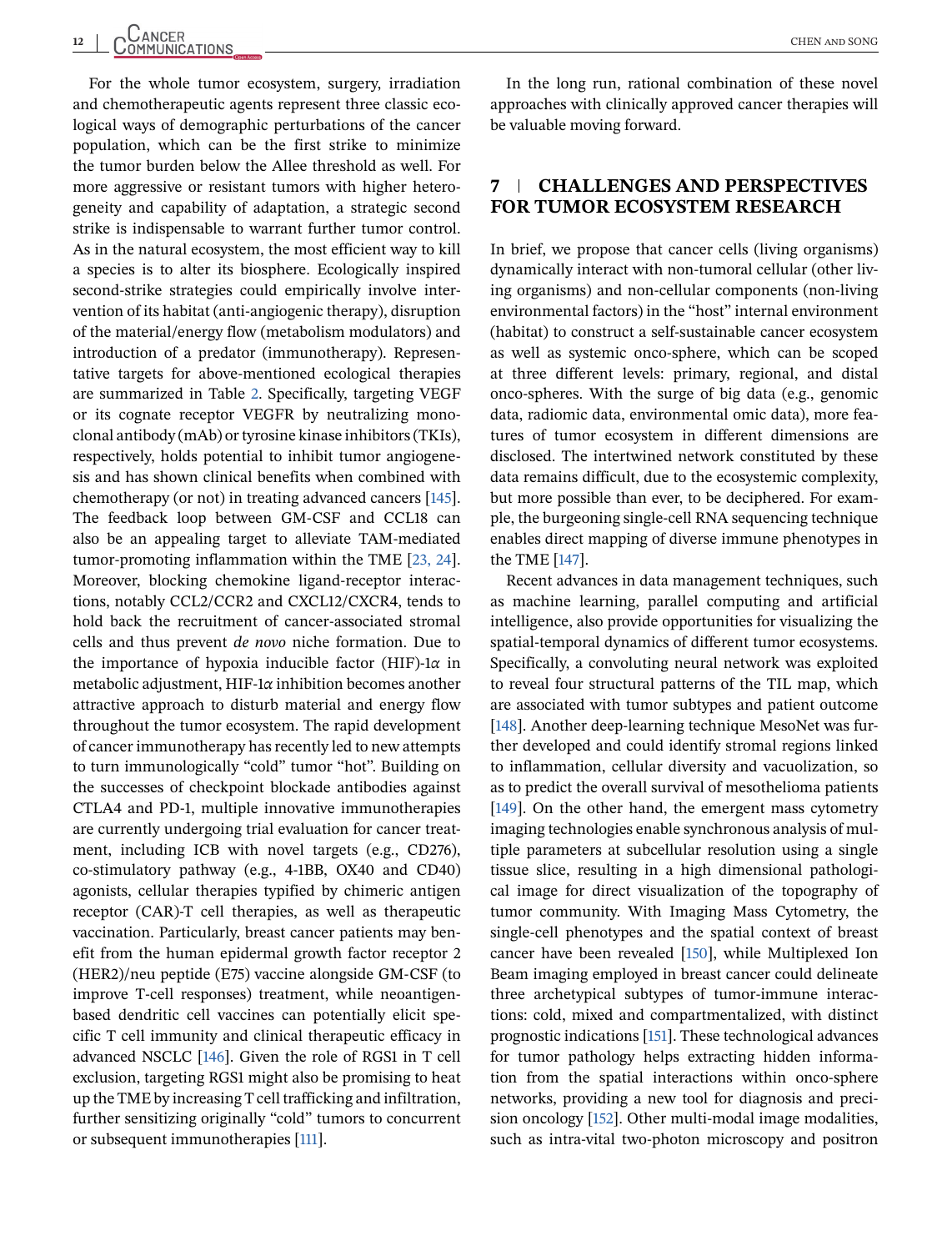<span id="page-12-0"></span>

| TABLE 2                                            |                            | Selected therapeutic targets in the emerging and developing antitumor attempts |                                   |                                                                                                         |                          |                                                          |                  |
|----------------------------------------------------|----------------------------|--------------------------------------------------------------------------------|-----------------------------------|---------------------------------------------------------------------------------------------------------|--------------------------|----------------------------------------------------------|------------------|
| Targets                                            | Drugs                      | <b>Biologic</b> action                                                         | jet cells<br>Targ                 | Monotherapy or combinatorial<br>therapies                                                               | <b>Current status</b>    | Tumor types                                              | <b>Trial No.</b> |
| Reprogram the TME                                  |                            |                                                                                |                                   |                                                                                                         |                          |                                                          |                  |
| $CSF-IR$                                           | BLZ945                     | Kinase inhibitor                                                               | Macrophages                       | Monotherapy or in combination<br>with anti-PD1 mAb<br>(Spartalizumab)                                   | Phase I/II ongoing       | Advanced solid tumors                                    | NCT02829723      |
|                                                    | Pexidartinib               | Kinase inhibitor                                                               | Macrophages                       | $(Temozolomide + RT)$<br>chemo-radiotherapy<br>In combination with                                      | completed<br>Phase Ib/II | Glioblastoma                                             | NCT01790503      |
| CXCR1/2                                            | Reparixin                  | Allosteric inhibitor                                                           | Neutrophils                       | In combination with chemotherapy<br>(Paclitaxel)                                                        | completed<br>Phase II    | triple-negative breast<br>Metastatic<br>cancer           | NCT02370238      |
| Hyaluronic<br>acid                                 | PEGPH20                    | PEGylated enzyme                                                               | ECM                               | In combination with chemotherapy<br>(Gemcitabine)                                                       | completed<br>Phase I/II  | Stage IV pancreatic<br>cancer                            | NCT01453153      |
|                                                    | Inhibit tumor angiogenesis |                                                                                |                                   |                                                                                                         |                          |                                                          |                  |
| VEGF-A                                             | Bevacizumab                | Anti-VEGF mAb                                                                  | Endothelial cells                 | Gemcitabine, Capecitabine, or<br>In combination with standard<br>chemotherapy (Taxanes,<br>Vinorelbine) | completed<br>Phase III   | Metastatic breast<br>cancer                              | NCT00281697      |
| VEGFR2                                             | Sorafenib                  | Kinase inhibitor                                                               | Endothelial cells                 | In combination with chemotherapy<br>(Capecitabine)                                                      | completed<br>Phase III   | Advanced or metastatic<br>HER2-negative<br>breast cancer | NCT01234337      |
|                                                    |                            |                                                                                |                                   | In combination with chemotherapy<br>$(G$ emcitabine + $C$ isplatin $)$                                  | completed<br>Phase III   | nonsquamous<br>Advanced<br><b>NSCLC</b>                  | NCT00449033      |
|                                                    | Sunitinib                  | Kinase inhibitor                                                               | Endothelial cells                 | Monotherapy                                                                                             | Phase II/III<br>ongoing  | Glioblastoma                                             | NCT03025893      |
| Prevent PMN formation                              |                            |                                                                                |                                   |                                                                                                         |                          |                                                          |                  |
| CCR2                                               | MLN1202                    | Anti-CCR2 mAb                                                                  | Macrophages                       | Monotherapy                                                                                             | completed<br>Phase II    | Metastatic cancer                                        | NCT01015560      |
| CXCR4                                              | Plerixafor                 | CXCR4 antagonist                                                               | progenitor cells<br>Hematopoietic | In combination with anti-PD1 mAb<br>(Cemiplimab)                                                        | Phase II ongoing         | Metastatic pancreatic<br>cancer                          | NCT04177810      |
| $\mathbf{T}\mathbf{G}\mathbf{F}\boldsymbol{\beta}$ | Fresolimumab               | Anti-TGF <sub>Ø</sub> mAb                                                      | Fibroblasts                       | In combination with stereotactic<br>ablative radiotherapy                                               | Phase Ib/II<br>ongoing   | Stage IA/IB NSCLC                                        | NCT02581787      |
| PDGFR                                              | Imatinib                   | Kinase inhibitor                                                               | Endothelial cells<br>Fibroblasts; | In combination with chemotherapy<br>(Gemcitabine)                                                       | completed<br>Phase II    | Metastatic pancreatic<br>cancer                          | NCT00161213      |
|                                                    |                            |                                                                                |                                   |                                                                                                         |                          |                                                          | (Continues)      |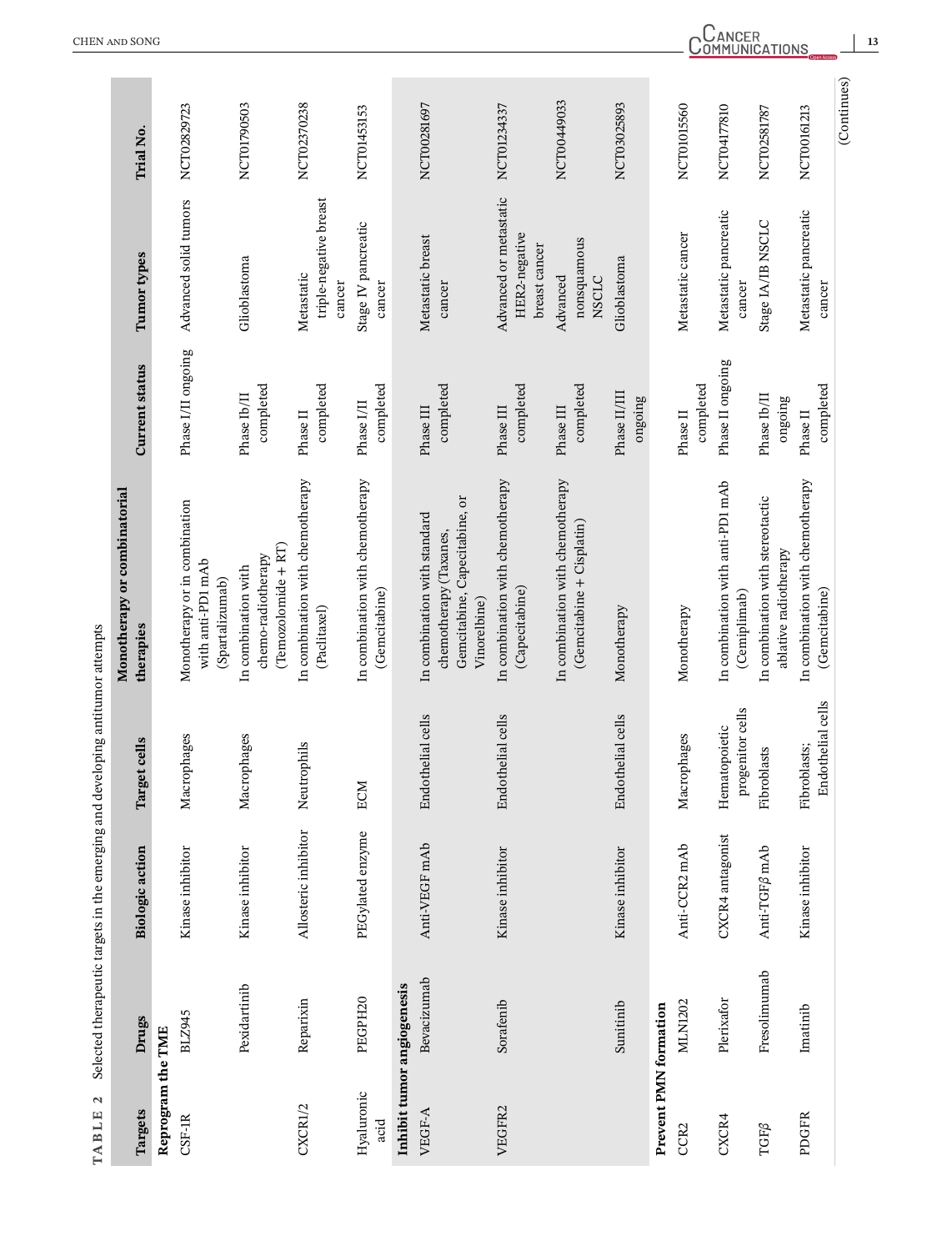| TABLE 2        | (Continued)                   |                        |                                   |                                                                                           |                         |                                                   |             |
|----------------|-------------------------------|------------------------|-----------------------------------|-------------------------------------------------------------------------------------------|-------------------------|---------------------------------------------------|-------------|
|                |                               |                        |                                   | Monotherapy or combinatorial                                                              |                         |                                                   |             |
| Targets        | Drugs                         | <b>Biologic</b> action | Target cells                      | therapies                                                                                 | <b>Current status</b>   | Tumor types                                       | Trial No.   |
|                | Disrupt metabolic homeostasis |                        |                                   |                                                                                           |                         |                                                   |             |
| HIF-1 $\alpha$ | RO7070179                     | ASO inhibitor          | Tumor cells                       | Monotherapy                                                                               | Phase I completed       | HCC                                               | NCT02564614 |
|                | Everolimus                    | mTOR inhibitor         | endothelial cells<br>Tumor cells, | In combination with chemotherapy<br>(FOLFOX) and anti-angiogenic<br>therapy (Bevacizumab) | completed<br>Phase I/II | Colorectal cancer                                 | NCT01047293 |
|                | EZN-2968                      | ASO inhibitor          | Tumor cells                       | Monotherapy                                                                               | Phase I completed       | Advanced solid tumors                             | NCT01120288 |
|                | Tirapazamine                  | Hypoxic cytotoxin      | Hypoxic cancer<br>cells           | (Cisplatin + 5-fluorouracil + RT)<br>chemo-radiation therapy<br>In combination with       | completed<br>Phase II   | Advanced squamous<br>head and neck<br>cancer      | NCT00002774 |
|                | Reboot antitumor immunity     |                        |                                   |                                                                                           |                         |                                                   |             |
| CTLA4          | Ipilimumab                    | Anti-CTLA4 mAb         | T cells                           | In combination with anti-PD1 mAb<br>(Pembrolizumab)                                       | Phase III ongoing       | Stage IV, metastatic<br><b>NSCLC</b>              | NCT03302234 |
|                |                               |                        |                                   | Monotherapy                                                                               | completed<br>Phase III  | Metastatic melanoma                               | NCT01515189 |
|                | Tremelimumab                  | Anti-CTLA4 mAb         | T cells                           | Monotherapy                                                                               | completed<br>Phase II   | Colorectal cancer                                 | NCT00313794 |
|                |                               |                        |                                   | In combination with PARP inhibitor<br>(Olaparib)                                          | Phase I/II ongoing      | Recurrent ovarian<br>Cancer                       | NCT02571725 |
| <b>EQ</b>      | Nivolumab                     | Anti-PD1 mAb           | T cells                           | In combination with anti-CTLA4<br>mAb (Ipilimumab)                                        | completed<br>Phase III  | Advanced melanoma                                 | NCT03068455 |
|                | Pembrolizumab                 | Anti-PD1 mAb           | T cells                           | Monotherapy                                                                               | completed<br>Phase III  | Advanced melanoma                                 | NCT01866319 |
|                |                               |                        |                                   | Monotherapy                                                                               | completed<br>Phase II   | Metastatic high grade<br>neuroendocrine<br>tumors | NCT02939651 |
|                |                               |                        |                                   | In combination with IDO1 inhibitor<br>(Epacadostat)                                       | completed<br>Phase III  | urothelial carcinoma<br>Cisplatin-ineligible      | NCT03361865 |
|                |                               |                        |                                   | In combination with chemotherapy<br>(mFOLFOX6)                                            | Phase II ongoing        | Advanced colorectal<br>cancer                     | NCT02375672 |
|                |                               |                        |                                   |                                                                                           |                         |                                                   | (Continues) |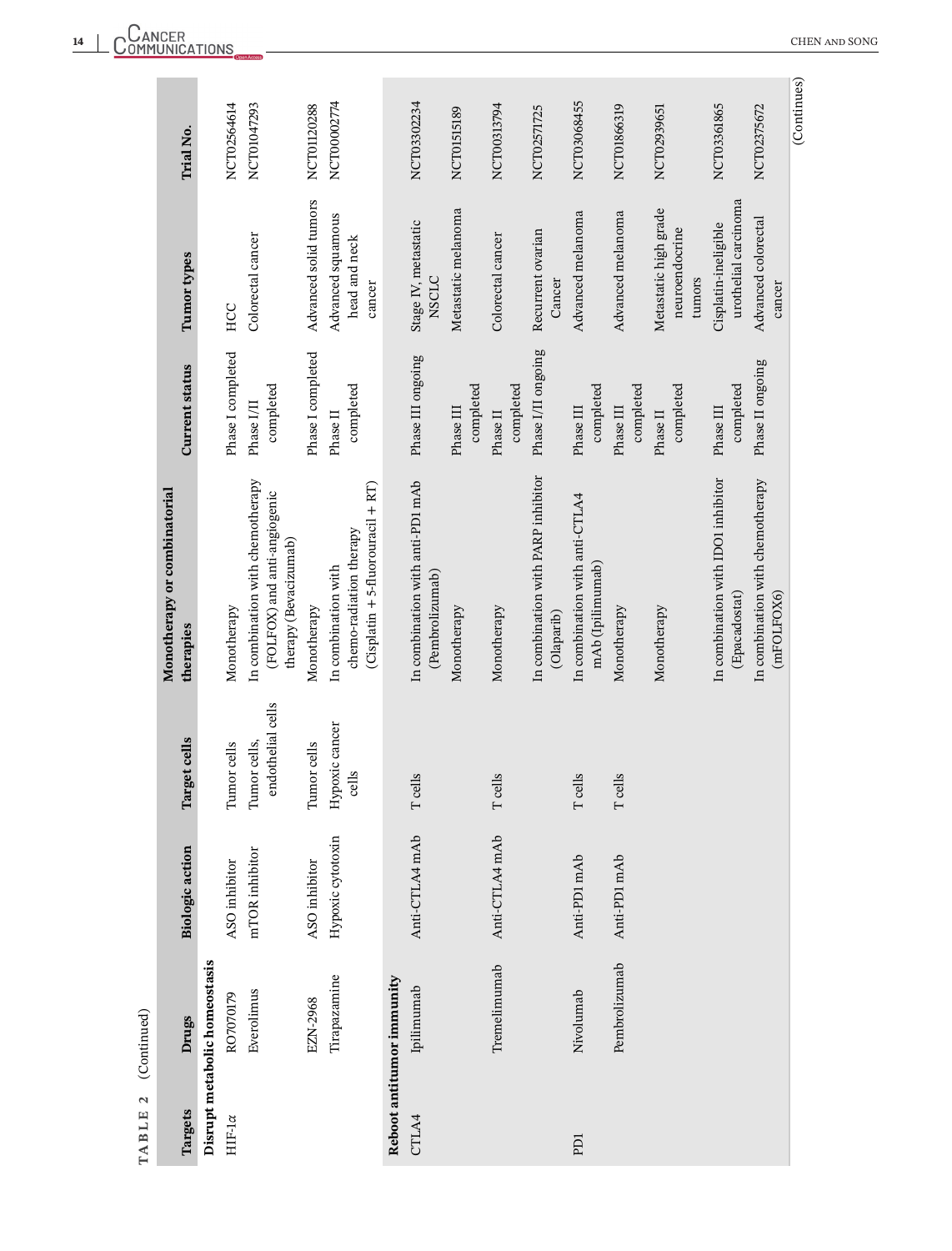| TABLE 2     | (Continued)                                  |                        |              |                                                                                                                                                                                                                                                                                                                                                                                                                                                                                                                                                                                                                                                                                                                                                                                                                                                                                   |                       |                                                     |             |
|-------------|----------------------------------------------|------------------------|--------------|-----------------------------------------------------------------------------------------------------------------------------------------------------------------------------------------------------------------------------------------------------------------------------------------------------------------------------------------------------------------------------------------------------------------------------------------------------------------------------------------------------------------------------------------------------------------------------------------------------------------------------------------------------------------------------------------------------------------------------------------------------------------------------------------------------------------------------------------------------------------------------------|-----------------------|-----------------------------------------------------|-------------|
|             |                                              |                        |              | Monotherapy or combinatorial                                                                                                                                                                                                                                                                                                                                                                                                                                                                                                                                                                                                                                                                                                                                                                                                                                                      |                       |                                                     |             |
| Targets     | Drugs                                        | <b>Biologic action</b> | Target cells | therapies                                                                                                                                                                                                                                                                                                                                                                                                                                                                                                                                                                                                                                                                                                                                                                                                                                                                         | <b>Current status</b> | Tumor types                                         | Trial No.   |
| <b>D-L1</b> | Atezolizumab                                 | Anti-PD-L1 mAb         | T cells      | In combination with chemotherapy<br>(Nab-paclitaxel + Carboplatin)                                                                                                                                                                                                                                                                                                                                                                                                                                                                                                                                                                                                                                                                                                                                                                                                                | Phase II ongoing      | <b>NSCLC</b>                                        | NCT02716038 |
|             |                                              |                        |              | In combination with anti-angiogenic<br>therapy (Bevacizumab)                                                                                                                                                                                                                                                                                                                                                                                                                                                                                                                                                                                                                                                                                                                                                                                                                      | Phase III ongoing     | Advanced or metastatic<br>HCC                       | NCT03434379 |
|             |                                              |                        |              | chemo-radiotherapy (Carboplatin<br>In combination with<br>$+$ Paclitaxel $+$ RT                                                                                                                                                                                                                                                                                                                                                                                                                                                                                                                                                                                                                                                                                                                                                                                                   | Phase II ongoing      | <b>NSCLC</b>                                        | NCT02525757 |
|             | Durvalumab                                   | Anti-PD-L1 mAb         | T cells      | In combination with MEK inhibitor<br>(Trametinib)                                                                                                                                                                                                                                                                                                                                                                                                                                                                                                                                                                                                                                                                                                                                                                                                                                 | Phase II ongoing      | Microsatellite stable<br>metastatic colon<br>cancer | NCT03428126 |
|             |                                              |                        |              | After chemo-radiotherapy                                                                                                                                                                                                                                                                                                                                                                                                                                                                                                                                                                                                                                                                                                                                                                                                                                                          | Phase II ongoing      | Stage II-IV rectal<br>cancer                        | NCT03102047 |
|             |                                              |                        |              | In combination with anti-CTLA4<br>mAb (Tremelimumab)                                                                                                                                                                                                                                                                                                                                                                                                                                                                                                                                                                                                                                                                                                                                                                                                                              | completed<br>Phase II | negative breast<br>Metastatic HER2<br>cancer        | NCT02536794 |
|             |                                              |                        |              | In combination with anti-CTLA4<br>mAb (Tremelimumab) and RT                                                                                                                                                                                                                                                                                                                                                                                                                                                                                                                                                                                                                                                                                                                                                                                                                       | Phase II ongoing      | Invasive bladder cancer                             | NCT03702179 |
|             | vascular endothelial growth factor receptor. |                        |              | extracellular matrix, IDOI, indoleamine 2,3 dioxygenase 1; HCC, hepatocellular carcinoma; HER2, human epidermal growth factor receptor 2; HIF-1α, hypoxia inducible factor-1 α; MEK, mitogen-activated extracellular<br>signal-regulated kinase; mAb, monoclonal antibody; mTOR, mammalian target of rapamycin; NSCLC, non-small cell lung cancer; PARP, poly ADP-ribose polymerase; PD-1, programmed cell death-1; PDGFR, platelet-<br>ASO, antisense oligonucleotide; CCR2, C-C motif chemokine receptor 2; CSF-1R, colony-stimulating factor-1 receptor; CTLA4, cytotoxic T-lymphocyte-associated protein 4; CXCR, C-X-C motif chemokine receptor; ECM,<br>derived growth factor receptor; PD-LL, programmed cell death 1 ligand 1; RT, radiation therapy; RTK, receptor tyrosine kinase; TGFβ, transforming growth factor β; VEGF, vascular endothelial growth factor; VEGFR, |                       |                                                     |             |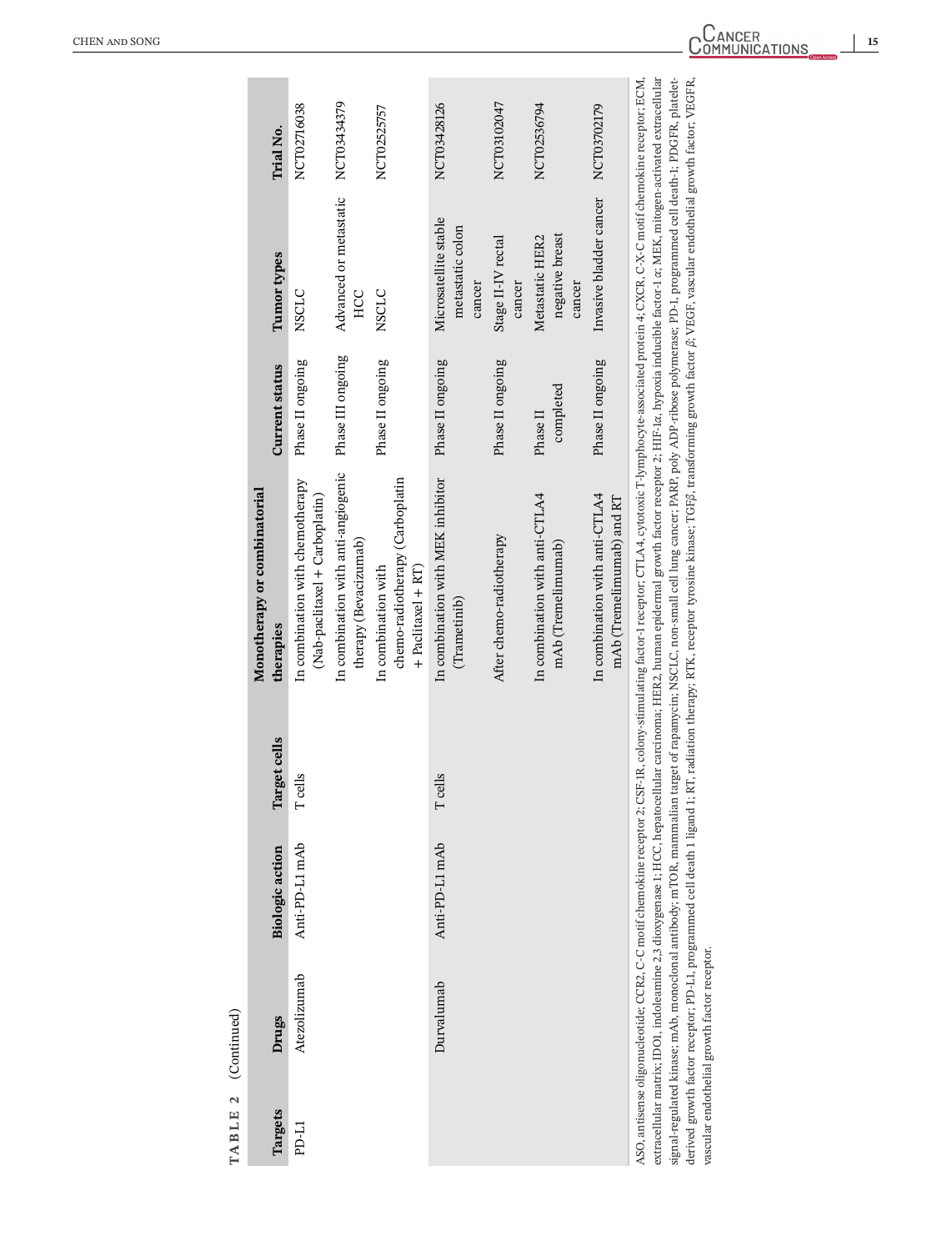emission tomography-computed tomography, can also aid in monitoring the temporal dynamics of tumor ecosystem.

For modeling the tumor ecosystem, mathematical oncology, which combines mathematics, molecular modeling and simulation to study the uncontrolled proliferation and dissemination of cancer cells, has been used to parameterize the complexity of tumor ecosystem. Mathematical models provide a useful abstraction of clinical intuition to monitor tumor therapeutic response when combined with serial measurements of putative tumor burden biomarkers, such as prostate-specific antigen for PCa, or L-lactate dehydrogenase for melanoma [\[153\]](#page-20-0). More importanatly, these cell-based models can simulate tumor behaviors and the intercellular interactions within the TME, predicting potential treatment strategies/targets [\[154\]](#page-20-0). By ecologically modeling the tumor growth dynamics with a matrix game model and considering the tradeoff between tumor burden and metastatic risk, West *et al*. [\[155\]](#page-21-0) suggested that optimal tumor regression in postmenopausal estrogen receptor-positive breast cancer patients might result from a 1-month delay of aromatase inhibitor treatment combined with continuous immune checkpoint inhibitors (ICIs) against PD-L1. Albeit optimizing combination therapy is an arduous task, the use of mathematical models helps expedite the generation of new treatment schedules superior to the traditional standard of care. Alternatively, the establishment of preclinical model systems, including patient-derived xenografts (PDXs) and organoid cultures, allows in vivo and in vitro modeling of the onco-spheres, accelerating the development of highthroughput drug screening as well as treatment response monitoring for personalized medicine [\[156, 157\]](#page-21-0). As with other preclinical tools, PDXs and organoids also have limitations and several challenges need to be addressed. Specifically, PDX models based on immunocompromised mice cannot be used to study tumor-associated immune cell function and assess immunotherapeutics. With gradual substitution of human stroma by murine components during serial passaging of tumors, the changing tumor ecological environment restrains drug response detection in PDXs [\[156\]](#page-21-0). Although organoid models of diverse cancer types have been reported, a set of unified standards and processes is still required in organoid generation. It is worth noting that patient-derived organoids hold promise as a prospective clinical test for cancer patients, albeit costly and time-consuming [\[157\]](#page-21-0).

With a full-scale understanding of the characteristics of tumor ecosystem based on aforementioned efforts, the next step is to subtype it, rendering it more clinically relevant. Current attempts in subtyping the tumor ecosystems generally involve two approaches: either in an unsupervised manner, e.g., using machine-learning techniques, or exploiting our knowledge and understanding of its underlying mechanisms [\[148\]](#page-20-0). According to the presence or absence of PD-L1 and TILs, immune microenvironment could be categorized into four types, which confer clinical implications [\[158\]](#page-21-0). For Type I (PD-L1-positive, with TILs), ICIs are recommended as the mitigation of immunosuppression, which could be translated to TIL-induced antitumor response. For Types II and III (without TILs), ICIs can hardly be effective unless tumor-reactive T cells are recruited into the tumors by additional approaches. For Type IV (PD-L1-negative, with TILs), immunosuppression might be ascribed to an alternative mechanism instead of PD-L1/PD-1 interaction, which results in insensitivity to ICIs. It is noteworthy that a consensus statement classifies tumor ecosystem based on the evo-index and the eco-index of each patient [\[159\]](#page-21-0). Determined by the spatial and temporal tumor heterogeneity, the evo-index is an indicator of potential fitness of tumor in a given environment. Tumors with higher heterogeneity and mutation rate increase the likelihood to evolve resistant clones. The eco-index, composed of both hazards and resources within the onco-sphere, is a reflection of habitat hospitality towards cancer cells. Although novel and clinically relevant, this proposal is far from bedside due to the ambiguity and uncertainty in estimating the evo- or eco-index. For example, which parameters are applicable to characterize the heterogeneity? What is the objective measurement of the environmental hazards or resources? Further studies are needed to addressed these questions.

Successful visualizing, modeling and subtyping of this ecosystem could lay the foundation for developing ecologically rational therapeutic strategies to improve cancer screening/detection, diagnosis/risk-stratification, and treatment guidance. As tumors evolve, it remains challenging to steer tumor evolution towards a desired direction. However, a timely strategic blockade to tumor progression holds promise to achieve effective tumor control. For early-stage cancers, it is important to tip the balance of tumor-host competition by increasing the competitiveness of normal somatic cells as well as lowering the tissue support for malignant cells. As for metastatic cancers, malign stromal cells should be re-educated or reprogrammed to prevent *de novo* niche formation. Strategies to block the tumor-host interactions such as disturbance of energy flow and disruption of tumor vasculature could also pose negative effects on the neoplastic processes. Additionally, modulating the immunologically "cold" microenvironment towards an antitumor context would be a rational option, as the predator and the prey tend to vary in an opposite way according to the theory of ecology and Darwinian evolution. Last but not least, either psychological adjustment or pharmacological intervention to maintain mental health is of great significance in the clinical management of this systemic disease. Within the context of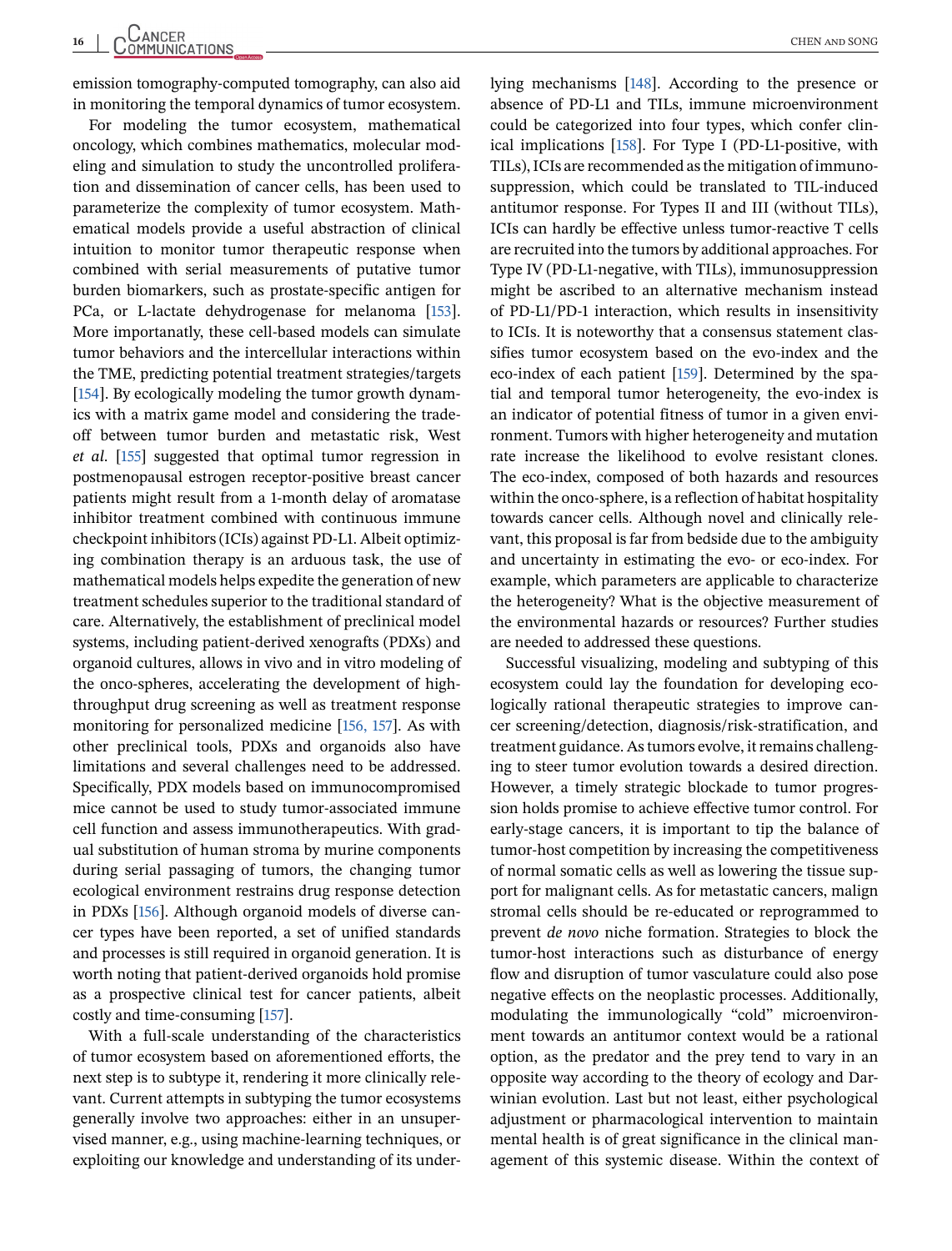<span id="page-16-0"></span>cancer ecosystem, it is tempting to expect that a new era of cancer ecotherapy targeting the ecosystemic vulnerability of human malignancies has come.

#### **DECLARATIONS ACKNOWLEDGEMENTS**

The authors thank Ping-Pui Wong, Phei Er Saw and Kai Chen for proofreading the manuscript. This work was supported by grants from the Natural Science Foundation of China (81621004 and 81930081), the Guangdong Basic and Applied Basic Research Foundation (2021A1515010238) and the China Postdoctoral Science Foundation (2020M683106 and 2021T140763).

#### **COMPETING INTERESTS**

The authors declare no competing interests.

#### **AUTHOR CONTRIBUTIONS**

Erwei Song conceived the idea for the review article. Xueman Chen performed the literature search and drafted the manuscript. Both authors critically revised the work and approved the final version of the manuscript.

## **ETH ICS APPROVAL AND CONSENT TO PARTICIPATE**

Not applicable.

**CONSENT FOR PUBLICATION**

Not applicable

## **AVA ILAB IL ITY OF DATA AND**

## **MATERIALS**

Not applicable.

#### **ORCID**

*Erwei Song* <https://orcid.org/0000-0002-5400-9049>

#### **REFERENCES**

- 1. International Cancer Genome C, Hudson TJ, Anderson W, Artez A, Barker AD, Bell C, et al. International network of cancer genome projects. Nature. 2010;464(7291):993–8.
- 2. Chevrier S, Levine JH, Zanotelli VRT, Silina K, Schulz D, Bacac M, et al. An Immune Atlas of Clear Cell Renal Cell Carcinoma. Cell. 2017;169(4):736–49.e18.
- 3. Horning SJ. A new cancer ecosystem. Science. 2017;355(6330):1103.
- 4. Slyper M, Porter CBM, Ashenberg O, Waldman J, Drokhlyansky E, Wakiro I, et al. A single-cell and singlenucleus RNA-Seq toolbox for fresh and frozen human tumors. Nat Med. 2020;26(5):792–802.
- 5. Song X, Chang S, Seminario-Vidal L, de Mingo Pulido A, Tordesillas L, Song X, et al. Genomic and single-cell landscape reveals novel drivers and therapeutic vulnerabilities

of transformed cutaneous T-cell lymphoma. Cancer Discov. 2022;12:1294–313.

- 6. Liu J, Lao L, Chen J, Li J, Zeng W, Zhu X, et al. The IRENA lncRNA converts chemotherapy-polarized tumor-suppressing macrophages to tumor-promoting phenotypes in breast cancer. Nature Cancer. 2021;2(4):457–73.
- 7. Amend SR, Pienta KJ. Ecology meets cancer biology: the cancer swamp promotes the lethal cancer phenotype. Oncotarget. 2015;6(12):9669.
- 8. Wu Q, Yu X, Li J, Sun S, Tu Y. Metabolic regulation in the immune response to cancer. Cancer Commun (Lond). 2021;41(8):661–94.
- 9. Axelrod R, Axelrod DE, Pienta KJ. Evolution of cooperation among tumor cells. Proc Natl Acad Sci U S A. 2006;103(36):13474–9.
- 10. Mueller MM, Fusenig NE. Friends or foes bipolar effects of the tumour stroma in cancer. Nat Rev Cancer. 2004;4(11):839–49.
- 11. Ishiguro K, Yoshida T, Yagishita H, Numata Y, Okayasu T. Epithelial and stromal genetic instability contributes to genesis of colorectal adenomas. Gut. 2006;55(5):695–702.
- 12. Lyssiotis CA, Kimmelman AC. Metabolic Interactions in the Tumor Microenvironment. Trends Cell Biol. 2017;27(11):863–75.
- 13. Chen F, Chen J, Yang L, Liu J, Zhang X, Zhang Y, et al. Extracellular vesicle-packaged HIF-1*α*-stabilizing lncRNA from tumour-associated macrophages regulates aerobic glycolysis of breast cancer cells. Nat Cell Biol. 2019;21(4):498–510.
- 14. Becker A, Thakur BK, Weiss JM, Kim HS, Peinado H, Lyden D. Extracellular Vesicles in Cancer: Cell-to-Cell Mediators of Metastasis. Cancer Cell. 2016;30(6):836–48.
- 15. Boyle ST, Poltavets V, Kular J, Pyne NT, Sandow JJ, Lewis AC, et al. ROCK-mediated selective activation of PERK signalling causes fibroblast reprogramming and tumour progression through a CRELD2-dependent mechanism. Nat Cell Biol. 2020;22(7):882–95.
- 16. Chen X, Song E. Turning foes to friends: targeting cancerassociated fibroblasts. Nat Rev Drug Discov. 2019;18(2):99–115.
- 17. Su S, Chen J, Yao H, Liu J, Yu S, Lao L, et al. CD10(+)GPR77(+) Cancer-Associated Fibroblasts Promote Cancer Formation and Chemoresistance by Sustaining Cancer Stemness. Cell. 2018;172(4):841–56.e16.
- 18. Mishra P, Banerjee D, Ben-Baruch A. Chemokines at the crossroads of tumor-fibroblast interactions that promote malignancy. J Leukoc Biol. 2011;89(1):31–9.
- 19. Orimo A, Gupta PB, Sgroi DC, Arenzana-Seisdedos F, Delaunay T, Naeem R, et al. Stromal fibroblasts present in invasive human breast carcinomas promote tumor growth and angiogenesis through elevated SDF-1/CXCL12 secretion. Cell. 2005;121(3):335–48.
- 20. Wyckoff JB, Wang Y, Lin EY, Li JF, Goswami S, Stanley ER, et al. Direct visualization of macrophage-assisted tumor cell intravasation in mammary tumors. Cancer Res. 2007;67(6):2649–56.
- 21. De Palma M, Biziato D, Petrova TV. Microenvironmental regulation of tumour angiogenesis. Nat Rev Cancer. 2017;17(8):457– 74.
- 22. Condeelis J, Pollard JW. Macrophages: obligate partners for tumor cell migration, invasion, and metastasis. Cell. 2006;124(2):263–6.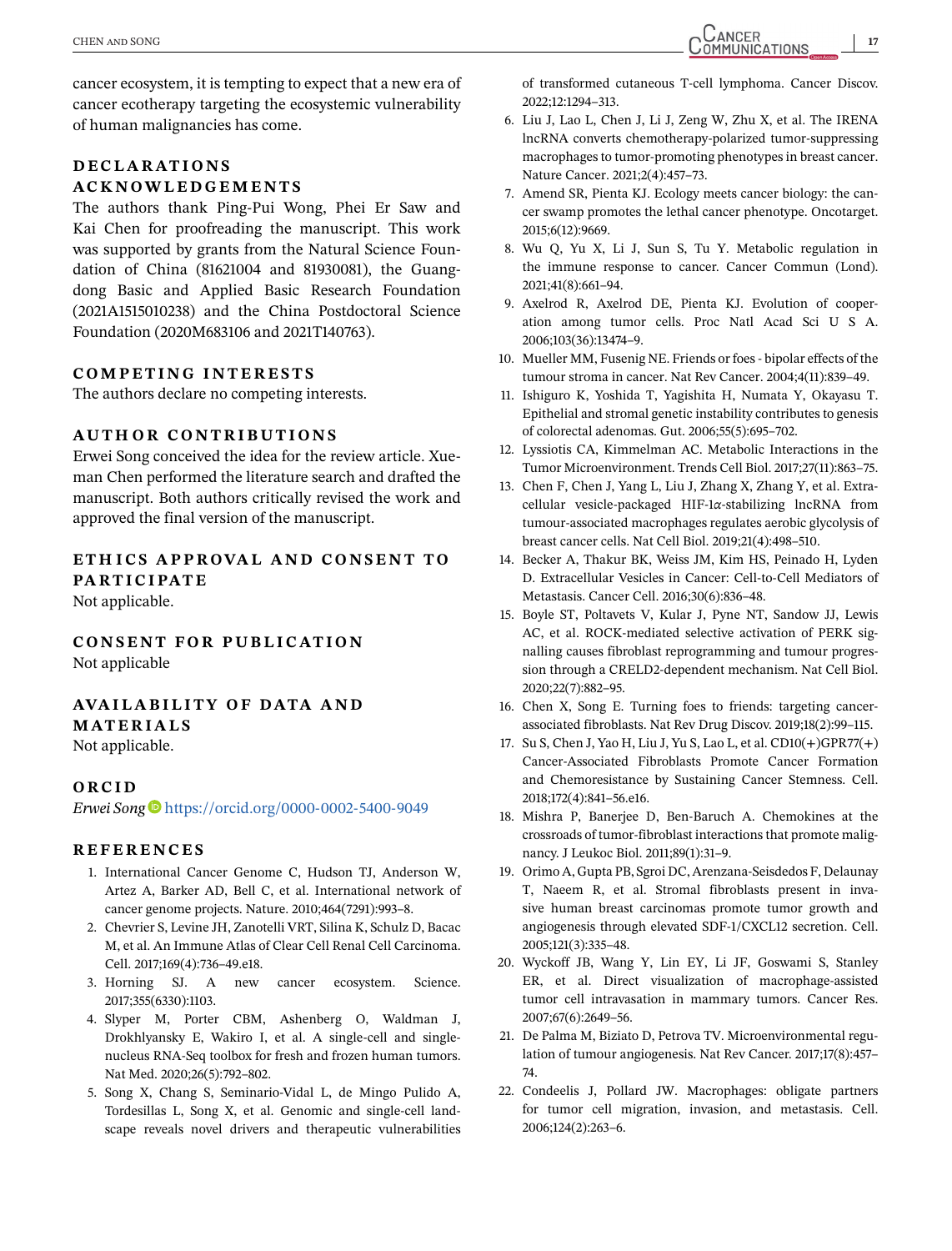<span id="page-17-0"></span>**18** CHEN and SONG

- 23. Su S, Liu Q, Chen J, Chen F, He C, Huang D, et al. A positive feedback loop between mesenchymal-like cancer cells and macrophages is essential to breast cancer metastasis. Cancer Cell. 2014;25(5):605–20.
- 24. Chen J, Yao Y, Gong C, Yu F, Su S, Liu B, et al. CCL18 from tumor-associated macrophages promotes breast cancer metastasis via PITPNM3. Cancer Cell. 2011;19(4):541–55.
- 25. Keeley T, Costanzo-Garvey DL, Cook LM. Unmasking the Many Faces of Tumor-Associated Neutrophils and Macrophages: Considerations for Targeting Innate Immune Cells in Cancer. Trends Cancer. 2019;5(12):789–98.
- 26. Cheng S, Li Z, Gao R, Xing B, Gao Y, Yang Y, et al. A pan-cancer single-cell transcriptional atlas of tumor infiltrating myeloid cells. Cell. 2021;184(3):792–809.e23.
- 27. Su S, Liao J, Liu J, Huang D, He C, Chen F, et al. Blocking the recruitment of naive CD4(+) T cells reverses immunosuppression in breast cancer. Cell Res. 2017;27(4):461–82.
- 28. Sakurai T, He G, Matsuzawa A, Yu GY, Maeda S, Hardiman G, et al. Hepatocyte necrosis induced by oxidative stress and IL-1 alpha release mediate carcinogen-induced compensatory proliferation and liver tumorigenesis. Cancer Cell. 2008;14(2):156– 65.
- 29. Grivennikov SI, Greten FR, Karin M. Immunity, inflammation, and cancer. Cell. 2010;140(6):883–99.
- 30. Watnick RS, Rodriguez RK, Wang S, Blois AL, Rangarajan A, Ince T, et al. Thrombospondin-1 repression is mediated via distinct mechanisms in fibroblasts and epithelial cells. Oncogene. 2015;34(22):2823–35.
- 31. Wong PP, Muñoz-Félix JM, Hijazi M, Kim H, Robinson SD, De Luxán-Delgado B, et al. Cancer Burden Is Controlled by Mural Cell-*β*3-Integrin Regulated Crosstalk with Tumor Cells. Cell. 2020;181(6):1346–63.e21.
- 32. Zhang XN, Yang KD, Chen C, He ZC, Wang QH, Feng H, et al. Pericytes augment glioblastoma cell resistance to temozolomide through CCL5-CCR5 paracrine signaling. Cell Res. 2021;31:1072–87.
- 33. Cox TR. The matrix in cancer. Nat Rev Cancer. 2021;21:217–38.
- 34. Mohan V, Das A, Sagi I. Emerging roles of ECM remodeling processes in cancer. Semin Cancer Biol. 2020;62:192–200.
- 35. Lee S, Jilani SM, Nikolova GV, Carpizo D, Iruela-Arispe ML. Processing of VEGF-A by matrix metalloproteinases regulates bioavailability and vascular patterning in tumors. J Cell Biol. 2005;169(4):681–91.
- 36. Wu JS, Sheng SR, Liang XH, Tang YL. The role of tumor microenvironment in collective tumor cell invasion. Future Oncol. 2017;13(11):991–1002.
- 37. Giraudo E, Inoue M, Hanahan D. An amino-bisphosphonate targets MMP-9-expressing macrophages and angiogenesis to impair cervical carcinogenesis. J Clin Invest. 2004;114(5):623– 33.
- 38. Fischer K, Hoffmann P, Voelkl S, Meidenbauer N, Ammer J, Edinger M, et al. Inhibitory effect of tumor cell-derived lactic acid on human T cells. Blood. 2007;109(9):3812–9.
- 39. Gottfried E, Kunz-Schughart LA, Ebner S, Mueller-Klieser W, Hoves S, Andreesen R, et al. Tumor-derived lactic acid modulates dendritic cell activation and antigen expression. Blood. 2006;107(5):2013–21.
- 40. Colegio OR, Chu NQ, Szabo AL, Chu T, Rhebergen AM, Jairam V, et al. Functional polarization of tumour-

associated macrophages by tumour-derived lactic acid. Nature. 2014;513(7519):559–63.

- 41. Végran F, Boidot R, Michiels C, Sonveaux P, Feron O. Lactate influx through the endothelial cell monocarboxylate transporter MCT1 supports an NF-*κ*B/IL-8 pathway that drives tumor angiogenesis. Cancer Res. 2011;71(7):2550–60.
- 42. Martínez-Ordoñez A, Seoane S, Avila L, Eiro N, Macía M, Arias E, et al. POU1F1 transcription factor induces metabolic reprogramming and breast cancer progression via LDHA regulation. Oncogene. 2021;40(15):2725–40.
- 43. Baumann F, Leukel P, Doerfelt A, Beier CP, Dettmer K, Oefner PJ, et al. Lactate promotes glioma migration by TGF-beta2 dependent regulation of matrix metalloproteinase-2. Neuro Oncol. 2009;11(4):368–80.
- 44. Govaert KM, Emmink BL, Nijkamp MW, Cheung ZJ, Steller EJ, Fatrai S, et al. Hypoxia after liver surgery imposes an aggressive cancer stem cell phenotype on residual tumor cells. Ann Surg. 2014;259(4):750–9.
- 45. Chen KW, Pienta KJ. Modeling invasion of metastasizing cancer cells to bone marrow utilizing ecological principles. Theor Biol Med Model. 2011;8:36.
- 46. Peinado H, Zhang H, Matei IR, Costa-Silva B, Hoshino A, Rodrigues G, et al. Pre-metastatic niches: organ-specific homes for metastases. Nat Rev Cancer. 2017;17(5):302–17.
- 47. Padua D, Zhang XH, Wang Q, Nadal C, Gerald WL, Gomis RR, et al. TGFbeta primes breast tumors for lung metastasis seeding through angiopoietin-like 4. Cell. 2008;133(1):66–77.
- 48. Gupta GP, Nguyen DX, Chiang AC, Bos PD, Kim JY, Nadal C, et al. Mediators of vascular remodelling co-opted for sequential steps in lung metastasis. Nature. 2007;446(7137): 765–70.
- 49. Huang Y, Song N, Ding Y, Yuan S, Li X, Cai H, et al. Pulmonary vascular destabilization in the premetastatic phase facilitates lung metastasis. Cancer Res. 2009;69(19):7529–37.
- 50. Hoshino A, Costa-Silva B, Shen TL, Rodrigues G, Hashimoto A, Tesic Mark M, et al. Tumour exosome integrins determine organotropic metastasis. Nature. 2015;527(7578):329–35.
- 51. Kaplan RN, Riba RD, Zacharoulis S, Bramley AH, Vincent L, Costa C, et al. VEGFR1-positive haematopoietic bone marrow progenitors initiate the pre-metastatic niche. Nature. 2005;438(7069):820–7.
- 52. Erler JT, Bennewith KL, Cox TR, Lang G, Bird D, Koong A, et al. Hypoxia-induced lysyl oxidase is a critical mediator of bone marrow cell recruitment to form the premetastatic niche. Cancer Cell. 2009;15(1):35–44.
- 53. Cox TR, Bird D, Baker AM, Barker HE, Ho MW, Lang G, et al. LOX-mediated collagen crosslinking is responsible for fibrosisenhanced metastasis. Cancer Res. 2013;73(6):1721–32.
- 54. Liu Y, Gu Y, Han Y, Zhang Q, Jiang Z, Zhang X, et al. Tumor Exosomal RNAs Promote Lung Pre-metastatic Niche Formation by Activating Alveolar Epithelial TLR3 to Recruit Neutrophils. Cancer Cell. 2016;30(2):243–56.
- 55. Wculek SK, Malanchi I. Neutrophils support lung colonization of metastasis-initiating breast cancer cells. Nature. 2015;528(7582):413–7.
- 56. Sharma SK, Chintala NK, Vadrevu SK, Patel J, Karbowniczek M, Markiewski MM. Pulmonary alveolar macrophages contribute to the premetastatic niche by suppressing antitumor T cell responses in the lungs. J Immunol. 2015;194(11):5529–38.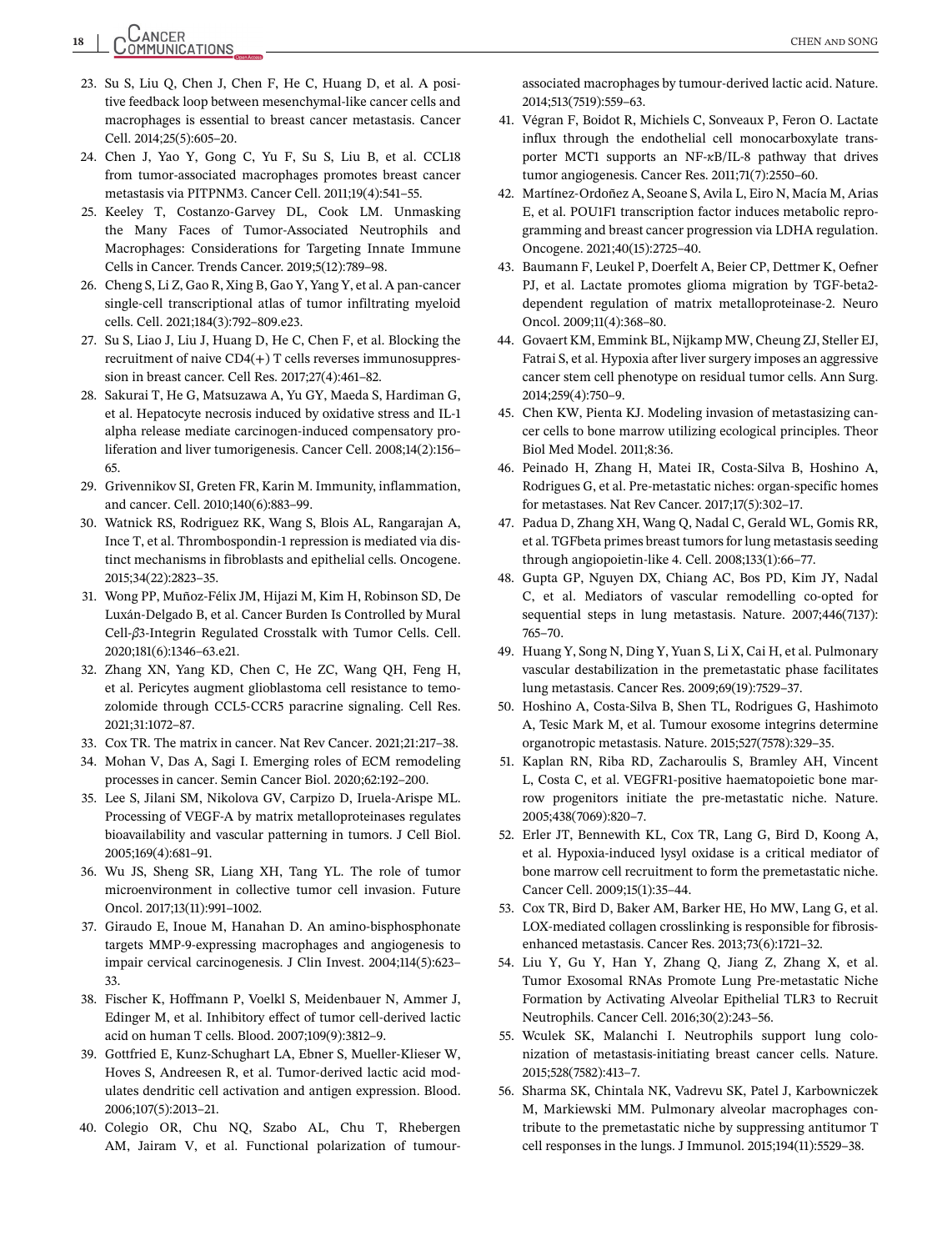- <span id="page-18-0"></span>57. Morrissey SM, Zhang F, Ding C, Montoya-Durango DE, Hu X, Yang C, et al. Tumor-derived exosomes drive immunosuppressive macrophages in a pre-metastatic niche through glycolytic dominant metabolic reprogramming. Cell Metab. 2021;33(10):2040–58.e10.
- 58. Zeng Z, Li Y, Pan Y, Lan X, Song F, Sun J, et al. Cancerderived exosomal miR-25-3p promotes pre-metastatic niche formation by inducing vascular permeability and angiogenesis. Nat Commun. 2018;9(1):5395.
- 59. Costa-Silva B, Aiello NM, Ocean AJ, Singh S, Zhang H, Thakur BK, et al. Pancreatic cancer exosomes initiate premetastatic niche formation in the liver. Nat Cell Biol. 2015;17(6): 816–26.
- 60. Lee JW, Stone ML, Porrett PM, Thomas SK, Komar CA, Li JH, et al. Hepatocytes direct the formation of a pro-metastatic niche in the liver. Nature. 2019;567(7747):249–52.
- 61. Zhang S, Xu Y, Xie C, Ren L, Wu G, Yang M, et al. RNF219/*α*-Catenin/LGALS3 Axis Promotes Hepatocellular Carcinoma Bone Metastasis and Associated Skeletal Complications. Adv Sci (Weinh). 2021;8(4):2001961.
- 62. Cox TR, Rumney RMH, Schoof EM, Perryman L, Høye AM, Agrawal A, et al. The hypoxic cancer secretome induces pre-metastatic bone lesions through lysyl oxidase. Nature. 2015;522(7554):106–10.
- 63. Borel M, Lollo G, Magne D, Buchet R, Brizuela L, Mebarek S. Prostate cancer-derived exosomes promote osteoblast differentiation and activity through phospholipase D2. Biochim Biophys Acta Mol Basis Dis. 2020;1866(12):165919.
- 64. Ardura JA, Álvarez-Carrión L, Gutiérrez-Rojas I, Friedman PA, Gortázar AR, Alonso V. MINDIN secretion by prostate tumors induces premetastatic changes in bone via *β*-catenin. Endocr Relat Cancer. 2020;27(7):441–56.
- 65. Steeg PS, Camphausen KA, Smith QR. Brain metastases as preventive and therapeutic targets. Nat Rev Cancer. 2011;11(5):352– 63.
- 66. Zhang L, Zhang S, Yao J, Lowery FJ, Zhang Q, Huang WC, et al. Microenvironment-induced PTEN loss by exosomal microRNA primes brain metastasis outgrowth. Nature. 2015;527(7576):100– 4.
- 67. Lyle LT, Lockman PR, Adkins CE, Mohammad AS, Sechrest E, Hua E, et al. Alterations in Pericyte Subpopulations Are Associated with Elevated Blood-Tumor Barrier Permeability in Experimental Brain Metastasis of Breast Cancer. Clin Cancer Res. 2016;22(21):5287–99.
- 68. Carvalho R, Paredes J, Ribeiro AS. Impact of breast cancer cellsť secretome on the brain metastatic niche remodeling. Semin Cancer Biol. 2020;60:294–301.
- 69. You H, Baluszek S, Kaminska B. Supportive roles of brain macrophages in CNS metastases and assessment of new approaches targeting their functions. Theranostics. 2020;10(7):2949–64.
- 70. Zlotnik A, Burkhardt AM, Homey B. Homeostatic chemokine receptors and organ-specific metastasis. Nat Rev Immunol. 2011;11(9):597–606.
- 71. Balkwill F. Cancer and the chemokine network. Nat Rev Cancer. 2004;4(7):540–50.
- 72. Murphy PM. Chemokines and the molecular basis of cancer metastasis. N Engl J Med. 2001;345(11):833–5.
- 73. Müller A, Homey B, Soto H, Ge N, Catron D, Buchanan ME, et al. Involvement of chemokine receptors in breast cancer metastasis. Nature. 2001;410(6824):50–6.
- 74. Amersi FF, Terando AM, Goto Y, Scolyer RA, Thompson JF, Tran AN, et al. Activation of CCR9/CCL25 in cutaneous melanoma mediates preferential metastasis to the small intestine. Clin Cancer Res. 2008;14(3):638–45.
- 75. Yang L, Liu Q, Zhang X, Liu X, Zhou B, Chen J, et al. DNA of neutrophil extracellular traps promotes cancer metastasis via CCDC25. Nature. 2020;583(7814):133–8.
- 76. Hiratsuka S, Goel S, Kamoun WS, Maru Y, Fukumura D, Duda DG, et al. Endothelial focal adhesion kinase mediates cancer cell homing to discrete regions of the lungs via E-selectin upregulation. Proc Natl Acad Sci U S A. 2011;108(9):3725–30.
- 77. Malanchi I, Santamaria-Martínez A, Susanto E, Peng H, Lehr HA, Delaloye JF, et al. Interactions between cancer stem cells and their niche govern metastatic colonization. Nature. 2011;481(7379):85–9.
- 78. Reuten R, Zendehroud S, Nicolau M, Fleischhauer L, Laitala A, Kiderlen S, et al. Basement membrane stiffness determines metastases formation. Nat Mater. 2021;20(6):892–903.
- 79. Uhr JW, Scheuermann RH, Street NE, Vitetta ES. Cancer dormancy: opportunities for new therapeutic approaches. Nat Med. 1997;3(5):505–9.
- 80. Phan TG, Croucher PI. The dormant cancer cell life cycle. Nat Rev Cancer. 2020;20(7):398–411.
- 81. Zhang W, Bado IL, Hu J, Wan YW, Wu L, Wang H, et al. The bone microenvironment invigorates metastatic seeds for further dissemination. Cell. 2021;184(9):2471–86.e20.
- 82. Dunn GP, Bruce AT, Ikeda H, Old LJ, Schreiber RD. Cancer immunoediting: from immunosurveillance to tumor escape. Nat Immunol. 2002;3(11):991–8.
- 83. Schreiber RD, Old LJ, Smyth MJ. Cancer immunoediting: integrating immunity's roles in cancer suppression and promotion. Science. 2011;331(6024):1565–70.
- 84. Song E, Mao T, Dong H, Boisserand LSB, Antila S, Bosenberg M, et al. VEGF-C-driven lymphatic drainage enables immunosurveillance of brain tumours. Nature. 2020;577(7792):689–94.
- 85. Park JH, Kim HJ, Kim CW, Kim HC, Jung Y, Lee HS, et al. Tumor hypoxia represses *γδ* T cell-mediated antitumor immunity against brain tumors. Nat Immunol. 2021;22(3):336–46.
- 86. Ducimetière L, Lucchiari G, Litscher G, Nater M, Heeb L, Nuñez NG, et al. Conventional NK cells and tissue-resident ILC1s join forces to control liver metastasis. Proc Natl Acad Sci U S A. 2021;118(27):e2026271118.
- 87. Molgora M, Bonavita E, Ponzetta A, Riva F, Barbagallo M, Jaillon S, et al. IL-1R8 is a checkpoint in NK cells regulating anti-tumour and anti-viral activity. Nature. 2017;551(7678):110– 4.
- 88. Tello-Lafoz M, Srpan K, Sanchez EE, Hu J, Remsik J, Romin Y, et al. Cytotoxic lymphocytes target characteristic biophysical vulnerabilities in cancer. Immunity. 2021;54(5):1037–54.e7.
- 89. Rosenthal R, Cadieux EL, Salgado R, Bakir MA, Moore DA, Hiley CT, et al. Neoantigen-directed immune escape in lung cancer evolution. Nature. 2019;567(7749):479–85.
- 90. Bukur J, Jasinski S, Seliger B. The role of classical and nonclassical HLA class I antigens in human tumors. Semin Cancer Biol. 2012;22(4):350–8.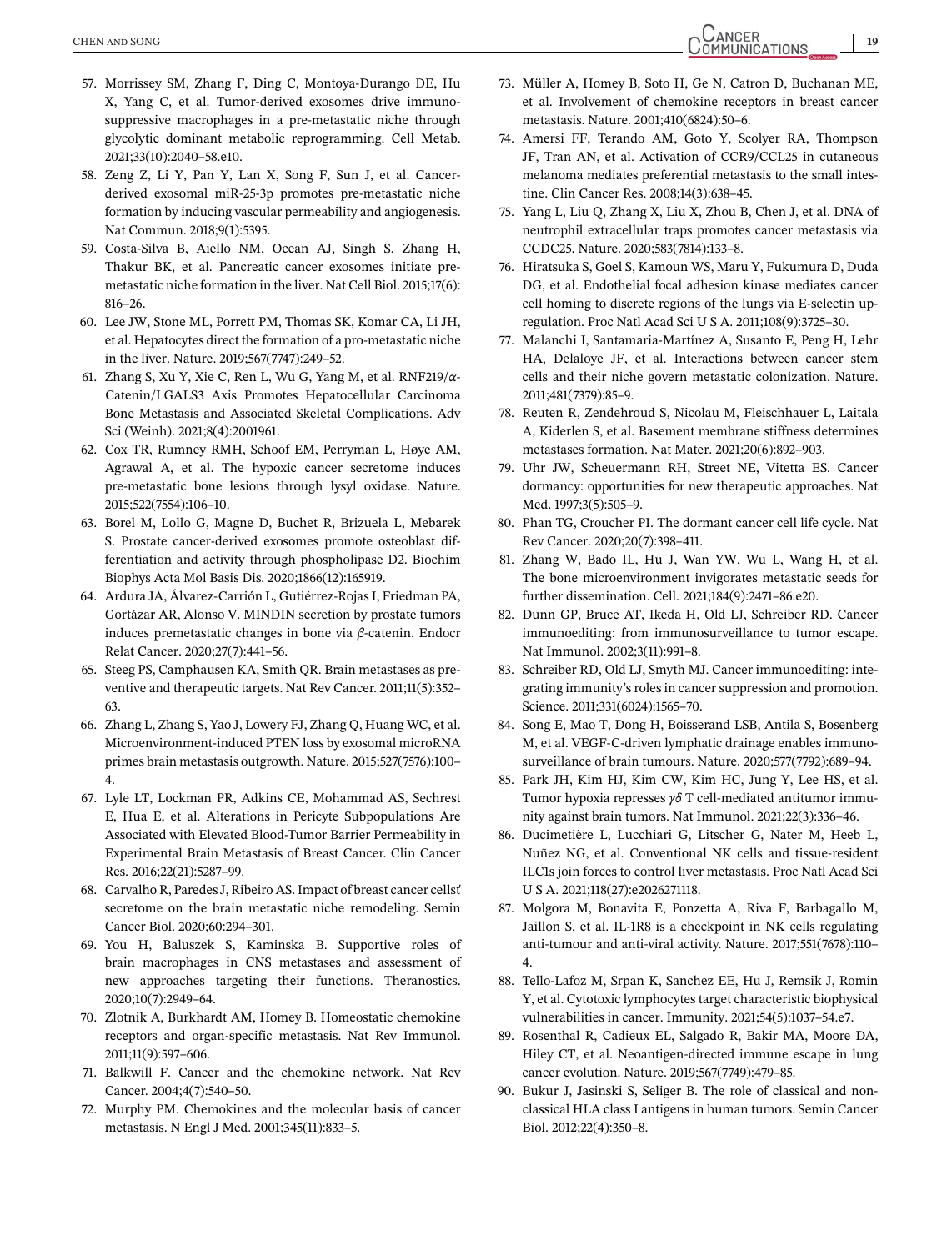# <span id="page-19-0"></span>**20** CHEN and SONG

- 91. Jiang T, Shi T, Zhang H, Hu J, Song Y, Wei J, et al. Tumor neoantigens: from basic research to clinical applications. J Hematol Oncol. 2019;12(1):93.
- 92. Moretta A, Bottino C, Vitale M, Pende D, Biassoni R, Mingari MC, et al. Receptors for HLA class-I molecules in human natural killer cells. Annu Rev Immunol. 1996;14:619–48.
- 93. Sanchez-Correa B, Valhondo I, Hassouneh F, Lopez-Sejas N, Pera A, Bergua JM, et al. DNAM-1 and the TIGIT/PVRIG/TACTILE Axis: Novel immune checkpoints for natural killer cell-based cancer immunotherapy. Cancers (Basel). 2019;11(6):877.
- 94. Kubli SP, Berger T, Araujo DV, Siu LL, Mak TW. Beyond immune checkpoint blockade: emerging immunological strategies. Nat Rev Drug Discov. 2021;20:899–919.
- 95. Song TL, Nairismägi ML, Laurensia Y, Lim JQ, Tan J, Li ZM, et al. Oncogenic activation of the STAT3 pathway drives PD-L1 expression in natural killer/T-cell lymphoma. Blood. 2018;132(11):1146–58.
- 96. Prestipino A, Emhardt AJ, Aumann K, O'Sullivan D, Gorantla SP, Duquesne S, et al. Oncogenic JAK2(V617F) causes PD-L1 expression, mediating immune escape in myeloproliferative neoplasms. Sci Transl Med. 2018;10(429):eaam7729.
- 97. Wang C, Li Y, Jia L, Kim JK, Li J, Deng P, et al. CD276 expression enables squamous cell carcinoma stem cells to evade immune surveillance. Cell Stem Cell. 2021;28(9):1597–613.e7.
- 98. Wang Y, Wang M, Wu HX, Xu RH. Advancing to the era of cancer immunotherapy. Cancer Commun (Lond). 2021;41(9):803– 29.
- 99. Zou W. Regulatory T cells, tumour immunity and immunotherapy. Nat Rev Immunol. 2006;6(4):295–307.
- 100. Watson MJ, Vignali PDA, Mullett SJ, Overacre-Delgoffe AE, Peralta RM, Grebinoski S, et al. Metabolic support of tumour-infiltrating regulatory T cells by lactic acid. Nature. 2021;591(7851):645–51.
- 101. Reinfeld BI, Madden MZ, Wolf MM, Chytil A, Bader JE, Patterson AR, et al. Cell-programmed nutrient partitioning in the tumour microenvironment. Nature. 2021;593(7858):282–8.
- 102. Chen MM, Xiao X, Lao XM, Wei Y, Liu RX, Zeng QH, et al. Polarization of Tissue-Resident TFH-Like Cells in Human Hepatoma Bridges Innate Monocyte Inflammation and M2b Macrophage Polarization. Cancer Discov. 2016;6(10):1182–95.
- 103. Veglia F, Perego M, Gabrilovich D. Myeloid-derived suppressor cells coming of age. Nat Immunol. 2018;19(2):108–19.
- 104. Veglia F, Sanseviero E, Gabrilovich DI. Myeloid-derived suppressor cells in the era of increasing myeloid cell diversity. Nat Rev Immunol. 2021:21:485–98.
- 105. Tauriello DVF, Palomo-Ponce S, Stork D, Berenguer-Llergo A, Badia-Ramentol J, Iglesias M, et al. TGF*β* drives immune evasion in genetically reconstituted colon cancer metastasis. Nature. 2018;554(7693):538–43.
- 106. Batlle E, Massagué J. Transforming Growth Factor-*β* Signaling in Immunity and Cancer. Immunity. 2019;50(4):924–40.
- 107. Ouyang W, O'Garra A. IL-10 Family Cytokines IL-10 and IL-22: from Basic Science to Clinical Translation. Immunity. 2019;50(4):871–91.
- 108. Strand S, Hofmann WJ, Hug H, Muller M, Otto G, Strand D, et al. Lymphocyte apoptosis induced by CD95 (APO-1/Fas) ligand-expressing tumor cells–a mechanism of immune evasion? Nat Med. 1996;2(12):1361–6.
- 109. Liu B, Sun L, Liu Q, Gong C, Yao Y, Lv X, et al. A cytoplasmic NF-*κ*B interacting long noncoding RNA blocks I*κ*B phosphorylation and suppresses breast cancer metastasis. Cancer Cell. 2015;27(3):370–81.
- 110. Huang D, Chen J, Yang L, Ouyang Q, Li J, Lao L, et al. NKILA lncRNA promotes tumor immune evasion by sensitizing T cells to activation-induced cell death. Nat Immunol. 2018;19(10):1112–25.
- 111. Huang D, Chen X, Zeng X, Lao L, Li J, Xing Y, et al. Targeting regulator of G protein signaling 1 in tumor-specific T cells enhances their trafficking to breast cancer. Nat Immunol. 2021;22:865–879.
- 112. Wang Y, Shen Y, Wang S, Shen Q, Zhou X. The role of STAT3 in leading the crosstalk between human cancers and the immune system. Cancer Lett. 2018;415:117–28.
- 113. Zou S, Tong Q, Liu B, Huang W, Tian Y, Fu X. Targeting STAT3 in Cancer Immunotherapy. Mol Cancer. 2020;19(1):145.
- 114. Heaney AP, Melmed S. Molecular targets in pituitary tumours. Nat Rev Cancer. 2004;4(4):285–95.
- 115. Lacroix A, Feelders RA, Stratakis CA, Nieman LK. Cushing's syndrome. Lancet. 2015;386(9996):913–27.
- 116. Gazdar AF, Bunn PA, Minna JD. Small-cell lung cancer: what we know, what we need to know and the path forward. Nat Rev Cancer. 2017;17(12):725–37.
- 117. Titulaer MJ, Lang B, Verschuuren JJ. Lambert-Eaton myasthenic syndrome: from clinical characteristics to therapeutic strategies. Lancet Neurol. 2011;10(12):1098–107.
- 118. Laviano A, Meguid MM, Rossi-Fanelli F. Cancer anorexia: clinical implications, pathogenesis, and therapeutic strategies. Lancet Oncol. 2003;4(11):686–94.
- 119. Tisdale MJ. Mechanisms of cancer cachexia. Physiol Rev. 2009;89(2):381–410.
- 120. Shi M, Liu D, Yang Z, Guo N. Central and peripheral nervous systems: master controllers in cancer metastasis. Cancer Metastasis Rev. 2013;32(3-4):603–21.
- 121. Cole SW, Nagaraja AS, Lutgendorf SK, Green PA, Sood AK. Sympathetic nervous system regulation of the tumour microenvironment. Nat Rev Cancer. 2015;15(9):563–72.
- 122. Zahalka AH, Arnal-Estapé A, Maryanovich M, Nakahara F, Cruz CD, Finley LWS, et al. Adrenergic nerves activate an angio-metabolic switch in prostate cancer. Science. 2017;358(6361):321–6.
- 123. Renz BW, Tanaka T, Sunagawa M, Takahashi R, Jiang Z, Macchini M, et al. Cholinergic Signaling via Muscarinic Receptors Directly and Indirectly Suppresses Pancreatic Tumorigenesis and Cancer Stemness. Cancer Discov. 2018;8(11): 1458–73.
- 124. Courchamp F, Clutton-Brock T, Grenfell B. Inverse density dependence and the Allee effect. Trends Ecol Evol. 1999;14(10):405–10.
- 125. Johnson KE, Howard G, Mo W, Strasser MK, Lima E, Huang S, et al. Cancer cell population growth kinetics at low densities deviate from the exponential growth model and suggest an Allee effect. PLoS Biol. 2019;17(8):e3000399.
- 126. Lichter AS, Lippman ME, Danforth DN, Jr., d'Angelo T, Steinberg SM, deMoss E, et al. Mastectomy versus breastconserving therapy in the treatment of stage I and II carcinoma of the breast: a randomized trial at the National Cancer Institute. J Clin Oncol. 1992;10(6):976–83.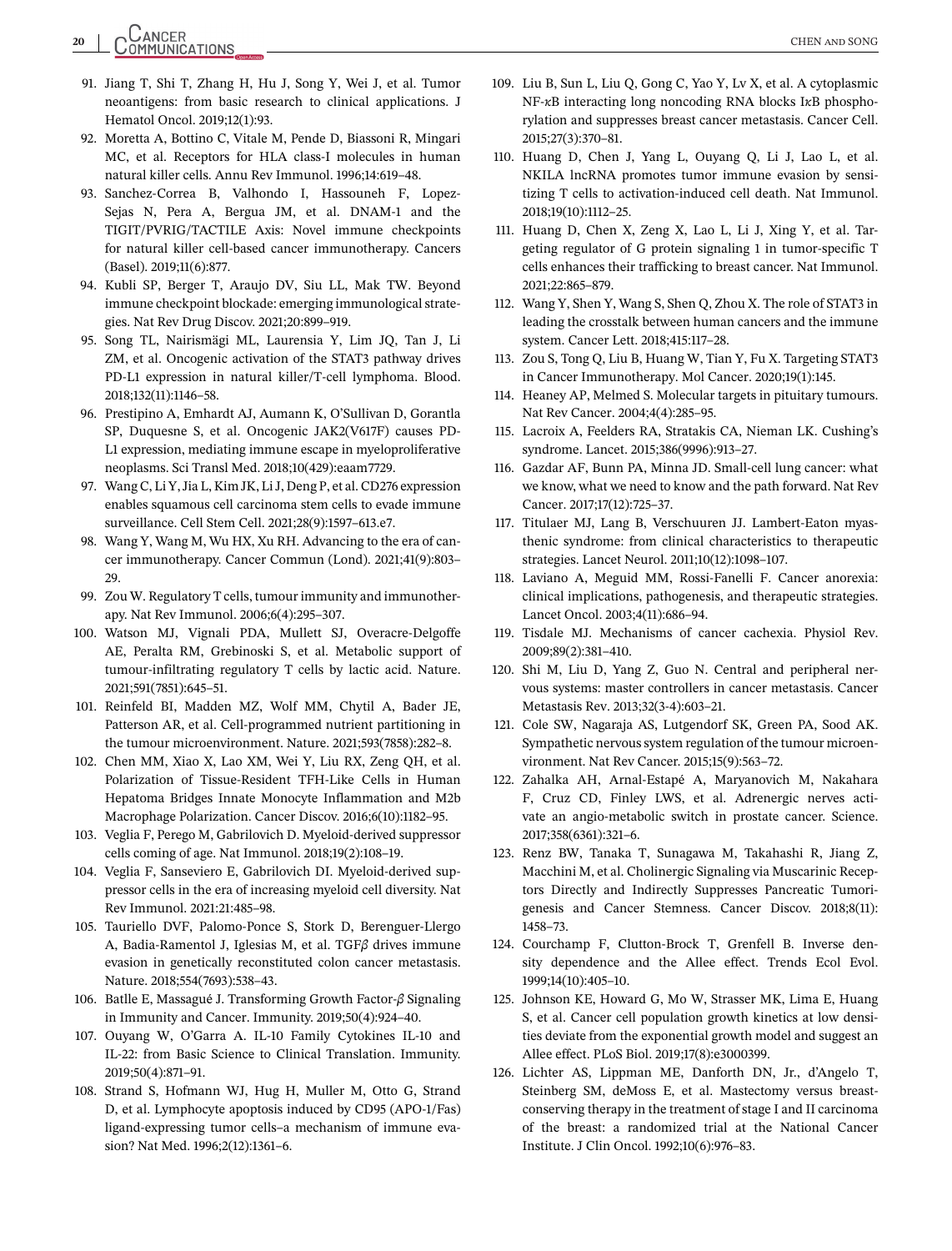- <span id="page-20-0"></span>127. van Dongen JA, Bartelink H, Fentiman IS, Lerut T, Mignolet F, Olthuis G, et al. Factors influencing local relapse and survival and results of salvage treatment after breast-conserving therapy in operable breast cancer: EORTC trial 10801, breast conservation compared with mastectomy in TNM stage I and II breast cancer. Eur J Cancer. 1992;28a(4-5):801–5.
- 128. Fisher B, Anderson S, Bryant J, Margolese RG, Deutsch M, Fisher ER, et al. Twenty-year follow-up of a randomized trial comparing total mastectomy, lumpectomy, and lumpectomy plus irradiation for the treatment of invasive breast cancer. N Engl J Med. 2002;347(16):1233–41.
- 129. van Maaren MC, de Munck L, de Bock GH, Jobsen JJ, van Dalen T, Linn SC, et al. 10 year survival after breast-conserving surgery plus radiotherapy compared with mastectomy in early breast cancer in the Netherlands: a population-based study. Lancet Oncol. 2016;17(8):1158–70.
- 130. Giacalone NJ, Shipley WU, Clayman RH, Niemierko A, Drumm M, Heney NM, et al. Long-term Outcomes After Bladder-preserving Tri-modality Therapy for Patients with Muscle-invasive Bladder Cancer: An Updated Analysis of the Massachusetts General Hospital Experience. Eur Urol. 2017;71(6):952–60.
- 131. McLaughlin M, Patin EC, Pedersen M, Wilkins A, Dillon MT, Melcher AA, et al. Inflammatory microenvironment remodelling by tumour cells after radiotherapy. Nat Rev Cancer. 2020;20(4):203–17.
- 132. Chang MC, Chen YL, Lin HW, Chiang YC, Chang CF, Hsieh SF, et al. Irradiation Enhances Abscopal Anti-tumor Effects of Antigen-Specific Immunotherapy through Regulating Tumor Microenvironment. Mol Ther. 2018;26(2):404–19.
- 133. Mondini M, Loyher PL, Hamon P, Gerbé de Thoré M, Laviron M, Berthelot K, et al. CCR2-Dependent Recruitment of Tregs and Monocytes Following Radiotherapy Is Associated with TNF*α*-Mediated Resistance. Cancer Immunol Res. 2019;7(3):376–87.
- 134. Liang H, Deng L, Hou Y, Meng X, Huang X, Rao E, et al. Host STING-dependent MDSC mobilization drives extrinsic radiation resistance. Nat Commun. 2017;8(1):1736.
- 135. Marciscano AE, Ghasemzadeh A, Nirschl TR, Theodros D, Kochel CM, Francica BJ, et al. Elective Nodal Irradiation Attenuates the Combinatorial Efficacy of Stereotactic Radiation Therapy and Immunotherapy. Clin Cancer Res. 2018;24(20):5058–71.
- 136. Stijns RCH, de Graaf EJR, Punt CJA, Nagtegaal ID, Nuyttens J, van Meerten E, et al. Long-term Oncological and Functional Outcomes of Chemoradiotherapy Followed by Organ-Sparing Transanal Endoscopic Microsurgery for Distal Rectal Cancer: The CARTS Study. JAMA Surg. 2019;154(1):47–54.
- 137. Axelrod ML, Nixon MJ, Gonzalez-Ericsson PI, Bergman RE, Pilkinton MA, McDonnell WJ, et al. Changes in Peripheral and Local Tumor Immunity after Neoadjuvant Chemotherapy Reshape Clinical Outcomes in Patients with Breast Cancer. Clin Cancer Res. 2020;26(21):5668–81.
- 138. Su S, Zhao J, Xing Y, Zhang X, Liu J, Ouyang Q, et al. Immune Checkpoint Inhibition Overcomes ADCP-Induced Immunosuppression by Macrophages. Cell. 2018;175(2):442–57.e23.
- 139. Hanoteau A, Newton JM, Krupar R, Huang C, Liu HC, Gaspero A, et al. Tumor microenvironment modulation enhances

immunologic benefit of chemoradiotherapy. J Immunother Cancer. 2019;7(1):10.

- 140. Bi K, He MX, Bakouny Z, Kanodia A, Napolitano S, Wu J, et al. Tumor and immune reprogramming during immunotherapy in advanced renal cell carcinoma. Cancer Cell. 2021;39(5):649– 61.e5.
- 141. Verma V, Jafarzadeh N, Boi S, Kundu S, Jiang Z, Fan Y, et al. MEK inhibition reprograms  $CD8(+)$  T lymphocytes into memory stem cells with potent antitumor effects. Nat Immunol. 2021;22(1):53–66.
- 142. Braun DA, Hou Y, Bakouny Z, Ficial M, Sant' Angelo M, Forman J, et al. Interplay of somatic alterations and immune infiltration modulates response to PD-1 blockade in advanced clear cell renal cell carcinoma. Nat Med. 2020;26(6): 909–18.
- 143. Sanmamed MF, Nie X, Desai SS, Villaroel-Espindola F, Badri T, Zhao D, et al. A Burned-Out CD8(+) T-cell Subset Expands in the Tumor Microenvironment and Curbs Cancer Immunotherapy. Cancer Discov. 2021;11(7):1700–15.
- 144. Yu J, Green MD, Li S, Sun Y, Journey SN, Choi JE, et al. Liver metastasis restrains immunotherapy efficacy via macrophage-mediated T cell elimination. Nat Med. 2021;27(1): 152–64.
- 145. Liang P, Ballou B, Lv X, Si W, Bruchez MP, Huang W, et al. Monotherapy and Combination Therapy Using Anti-Angiogenic Nanoagents to Fight Cancer. Adv Mater. 2021;33(15):e2005155.
- 146. Ding Z, Li Q, Zhang R, Xie L, Shu Y, Gao S, et al. Personalized neoantigen pulsed dendritic cell vaccine for advanced lung cancer. Signal Transduct Target Ther. 2021;6(1):26.
- 147. Azizi E, Carr AJ, Plitas G, Cornish AE, Konopacki C, Prabhakaran S, et al. Single-Cell Map of Diverse Immune Phenotypes in the Breast Tumor Microenvironment. Cell. 2018;174(5):1293–308 e36.
- 148. Saltz J, Gupta R, Hou L, Kurc T, Singh P, Nguyen V, et al. Spatial Organization and Molecular Correlation of Tumor-Infiltrating Lymphocytes Using Deep Learning on Pathology Images. Cell Rep. 2018;23(1):181–93 e7.
- 149. Courtiol P, Maussion C, Moarii M, Pronier E, Pilcer S, Sefta M, et al. Deep learning-based classification of mesothelioma improves prediction of patient outcome. Nat Med. 2019;25(10):1519–25.
- 150. Jackson HW, Fischer JR, Zanotelli VRT, Ali HR, Mechera R, Soysal SD, et al. The single-cell pathology landscape of breast cancer. Nature. 2020;578(7796):615–20.
- 151. Keren L, Bosse M, Marquez D, Angoshtari R, Jain S, Varma S, et al. A Structured Tumor-Immune Microenvironment in Triple Negative Breast Cancer Revealed by Multiplexed Ion Beam Imaging. Cell. 2018;174(6):1373–87 e19.
- 152. Bera K, Schalper KA, Rimm DL, Velcheti V, Madabhushi A. Artificial intelligence in digital pathology - new tools for diagnosis and precision oncology. Nat Rev Clin Oncol. 2019;16(11):703–15.
- 153. West J, You L, Zhang J, Gatenby RA, Brown JS, Newton PK, et al. Towards Multidrug Adaptive Therapy. Cancer Res. 2020;80(7):1578–89.
- 154. Kather JN, Poleszczuk J, Suarez-Carmona M, Krisam J, Charoentong P, Valous NA, et al. In Silico Modeling of